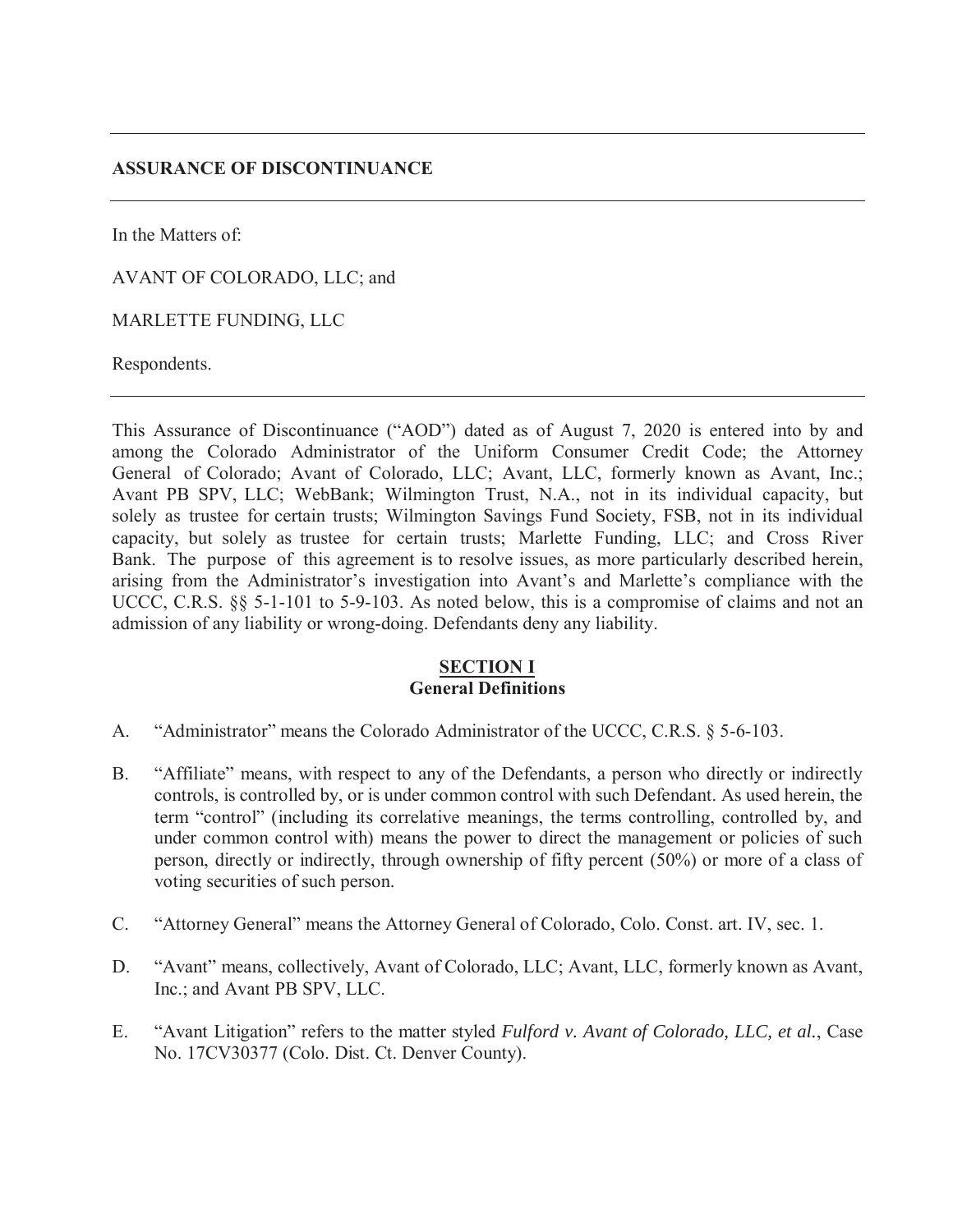- F. "Bank" or "Banks" means WebBank and Cross River Bank.
- G. "CRB" means Cross River Bank.
- H. "Defendants" means, collectively: Avant; Marlette; the Banks; and the Trustees.
- I. "Defendant FinTech" means Avant or Marlette, and "Defendant FinTechs" means Avant and Marlette.
- J. "Economic Interests" in a Loan means any or all of the following:
	- 1. Whole loans;
	- 2. Participation interests, receivables in Loans, or any other ownership interest in Loans where the Bank maintains the contractual relationship with borrowers;
	- 3. Any economic risk of loss in the Loan, including when separated from ownership of the Loan, such as by requiring the assignee to hold the assignor harmless for credit losses on a Loan during the life of the Loan;
	- 4. Securities backed by Loans, unless the securities are part of a broadly subscribed securitization made available to non-Affiliate investors; and
	- 5. Any other form of economic interest in a Loan that is the functional equivalent of the interests set forth in Section  $I(G)(1)$ -(4) above.
- K. "FDIC" means the Federal Deposit Insurance Corporation.
- L. "Loan" means any loan that is originated through a Program to an individual for personal, family, or household purposes.
- M. "Marlette" means Marlette Funding, LLC d/b/a Best Egg.
- N. "Marlette Litigation" refers to the matter styled *Fulford v. Marlette Funding, LLC, et al.*, Case No. 17CV30376 (Colo. Dist. Ct. Denver County).
- O. "OCC" means the Office of the Comptroller of the Currency.
- P. "Partner Fintech" means a fintech company that enters into an agreement with one of the Banks with respect to an arrangement for offering Loans.
- Q. "Program" or "Programs" refers to activities whereby loans are issued to Colorado consumers, which: (1) are offered by either of the Banks, (2) are offered in conjunction with one of the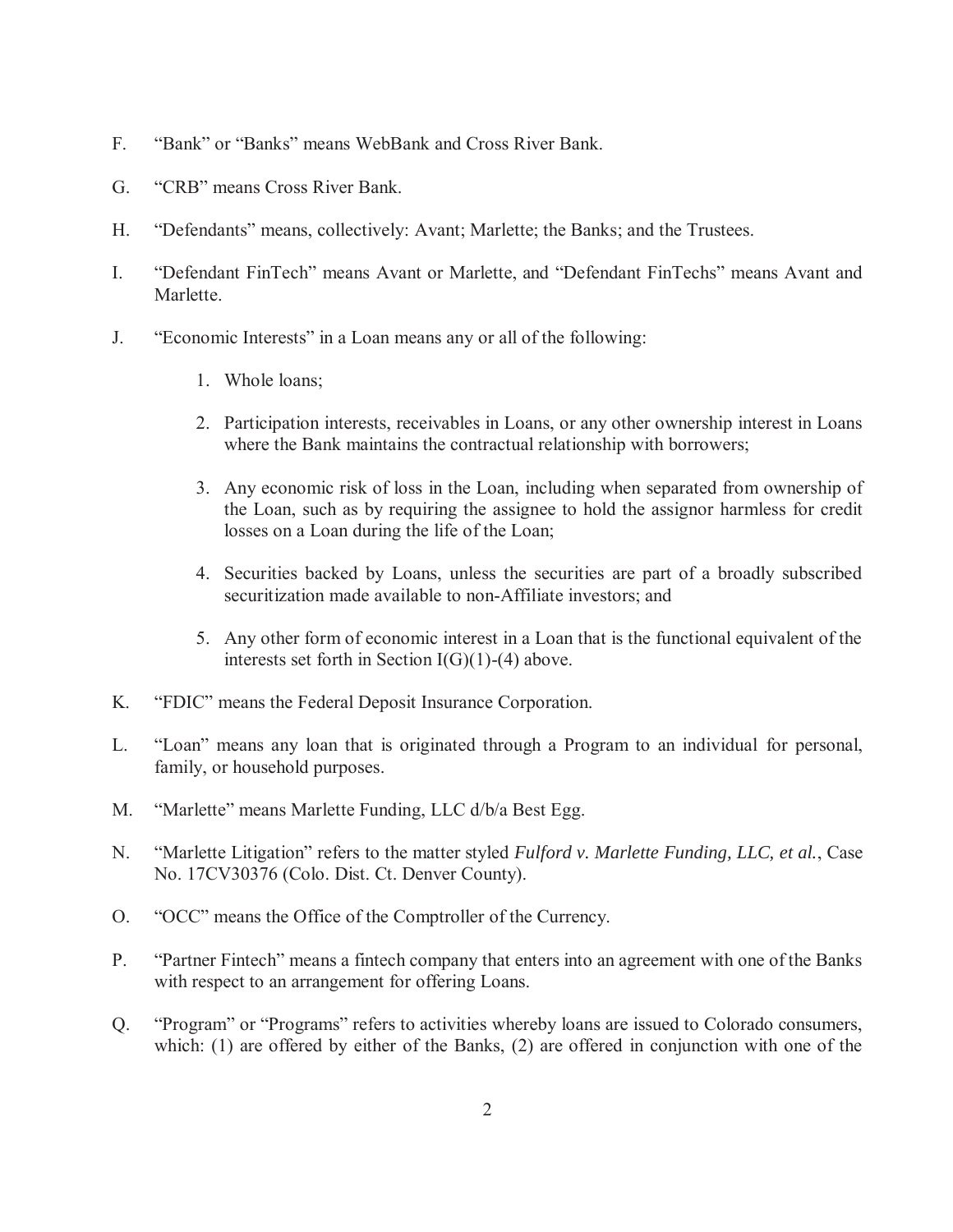Defendant FinTechs or any other Partner FinTech, and (3) involve the origination of closed-end consumer loans through an online platform.

- R. "Specified Loan" means a Loan that is originated (1) to an individual who is, at the time of origination of the Loan, a Colorado resident, (2) through a Program, and (3) with an APR, as determined under the Truth in Lending Act, 15 U.S.C. §§ 1601-1667f, and its implementing Regulation Z, 12 C.F.R. § 1026.22, at the time of origination that exceeds the maximum finance charge permitted under the UCCC for a supervised loan, C.R.S. § 5-2-201(2).
- S. "Trustees" means Wilmington Trust, N.A., not in its individual capacity, but solely as trustee for certain trusts as identified in Exhibit B; and Wilmington Savings Fund Society, FSB, not in its individual capacity, but solely as trustee for certain trusts as identified in Exhibit B.
- T. "Trustee Banks" means each of Wilmington Trust, N.A. and Wilmington Savings Fund Society, FSB in their respective individual capacities.
- U. "UCCC" means the Colorado Uniform Consumer Credit Code, C.R.S. §§ 5-1-101 to 5-9-103.

#### **SECTION II Background**

- A. The Administrator is authorized to enforce compliance with the UCCC, to conduct examinations of licensees, and to investigate possible UCCC violations. *See* UCCC, C.R.S. §§ 5-1-101 to 5- 9-103.
- B. Avant of Colorado, LLC is licensed by the Administrator as a Colorado supervised lender (license no. 991833) and is a defendant in the Avant Litigation, and Avant, LLC (formerly Avant, Inc.) is a Delaware limited liability company and is a defendant in the Avant Litigation.
- C. Marlette is licensed by the Administrator as a Colorado supervised lender (license no. 992119) and is a defendant in the Marlette Litigation.
- D. WebBank is a Utah state-chartered bank and an intervenor defendant in the Avant Litigation.
- E. CRB is a New Jersey state-chartered bank and an intervenor defendant in the Marlette Litigation.
- F. Wilmington Trust, N.A. is a national banking association and, not in its individual capacity, but solely as trustee for certain trusts, is a defendant in the Avant Litigation and the Marlette Litigation.
- G. Wilmington Savings Fund Society, FSB is a federal savings association and, not in its individual capacity, but solely as trustee for certain trusts, is a defendant in the Avant Litigation and the Marlette Litigation.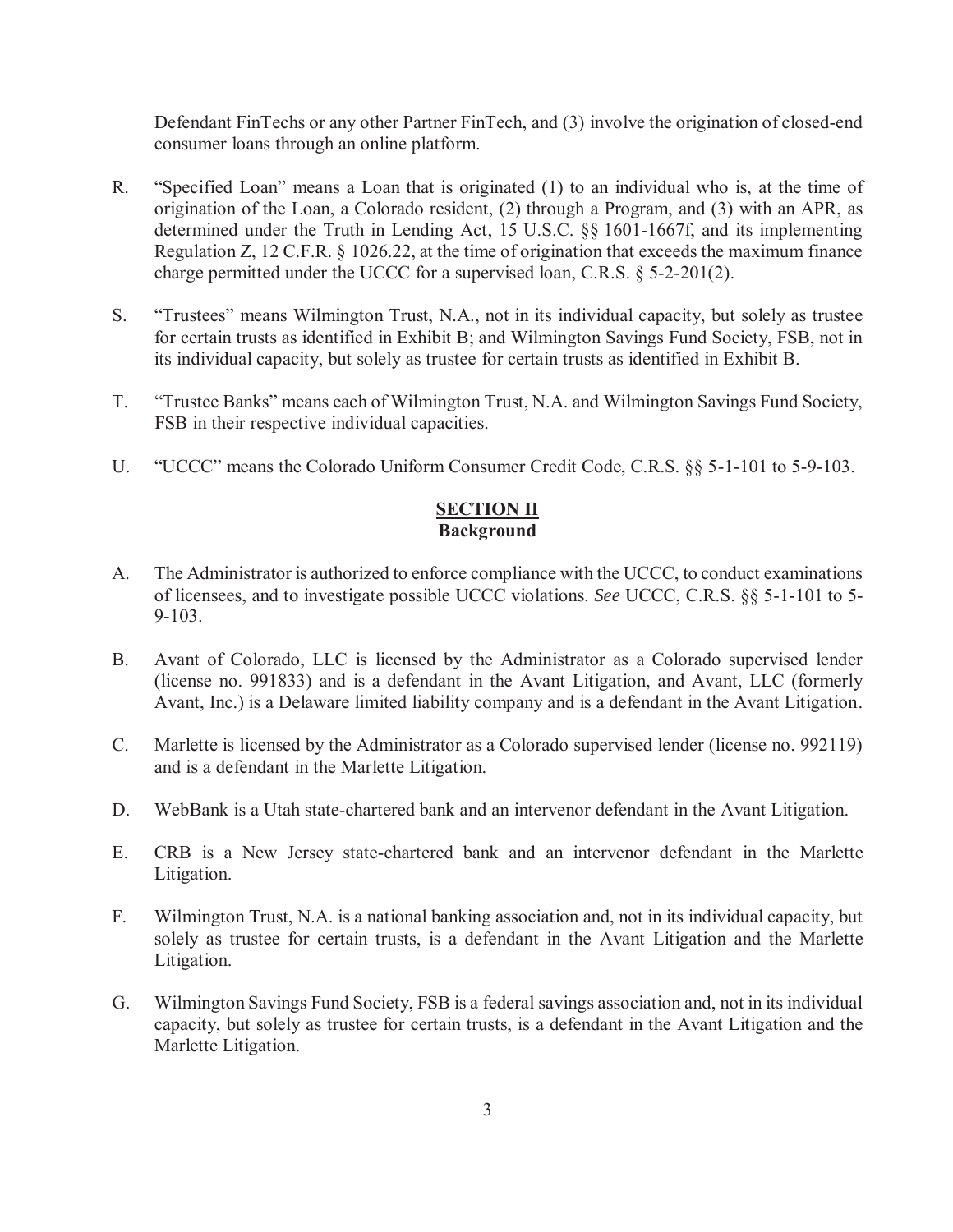- H. Avant PB SPV, LLC is a Delaware limited liability company and a defendant in the Avant Litigation.
- I. The Administrator has jurisdiction over Avant and Marlette and the subject matter of the Avant Litigation and the Marlette Litigation pursuant to the UCCC. The Administrator has asserted jurisdiction over the Trustees pursuant to the UCCC, and, for purposes of this AOD, the Defendants do not dispute such jurisdiction.
- J. Pursuant to her statutory authority, the Administrator has examined and investigated Avant's and Marlette's practices and has alleged the following in the Avant Litigation and the Marlette Litigation:
	- 1. The Avant and Marlette Programs violate Colorado's: finance charge limitations, C.R.S. § 5-2-201; late charge limitations, C.R.S. § 5-2-203; and prohibition against use of a state's laws other than Colorado as the law governing consumer loan agreements with Colorado consumers, C.R.S. § 5-1-201(8);
	- 2. Avant and Marlette, as non-bank entities, are prohibited from enforcing bank statutory interest rate exportation rights following assignment of bank loans, *see Madden v. Midland Funding, LLC*, 786 F.3d 246 (2d Cir. 2015), *cert. denied*, 136 S. Ct. 2505 (2016); and
	- 3. Avant and Marlette, and not WebBank and CRB, are the true lenders because they have the predominant economic interest in loans under their Programs, *see Fulford v. Marlette Funding, LLC*, No. 17CV30376 *and Fulford v. Avant of Colorado, LLC*, No. 17CV30377 (Colo. Dist. Ct. Denver County Aug. 13, 2018)*; see also, e.g., State Bank v. Strong*, 651 F.3d 1241 (11th Cir. 2011); *Easter v. Am. W. Fin.*, 381 F.3d 948, 957 (9th Cir. 2004); *CFPB v. CashCall, Inc.*, No. CV 15-7522-JFW (RAOx), 2016 WL 4820635 (C.D. Cal. Aug. 31, 2016); *Penn v. Think Fin., Inc.*, No. 14-cv-7139, 2016 WL 183289 (E.D. Pa. Jan. 14, 2016); *Goleta Nat'l Bank v. Lingerfelt*, 211 F. Supp. 2d 711 (E.D. N.C. 2002); *CashCall, Inc. v. Morrisey*, No. 12-1274, 2014 WL 2404300 (W. Va. May 30, 2014) (memorandum decision); *Ubaldi v. SLM Corp.*, 852 F. Supp. 2d 1190 (N.D. Cal. 2012); and *Eul v. Transworld Sys.*, No. 15 C 7755, 2017 WL 1178537 (N.D. Ill. Mar. 30, 2017).
- K. The Defendants in the Avant Litigation and Marlette Litigation dispute the Administrator's allegations, and argue that the Programs are proper and do not violate Colorado law because:
	- 1. The Loans are originated by state-chartered, federally insured banks and the Colorado laws on which the Administrator relies are therefore subject to federal preemption;
	- 2. WebBank and CRB are the true lenders of the Loans, and Marlette and Avant are not the true lenders of the Loans;
	- 3. The assignment of the Loans originated by WebBank and CRB to non-bank purchasers does not affect the ability of the assignee to enforce the Loans on their original terms as a matter of Colorado state law. *See, e.g.*, *Tivoli Ventures, Inc. v. Bumann*, 870 P.2d 1244,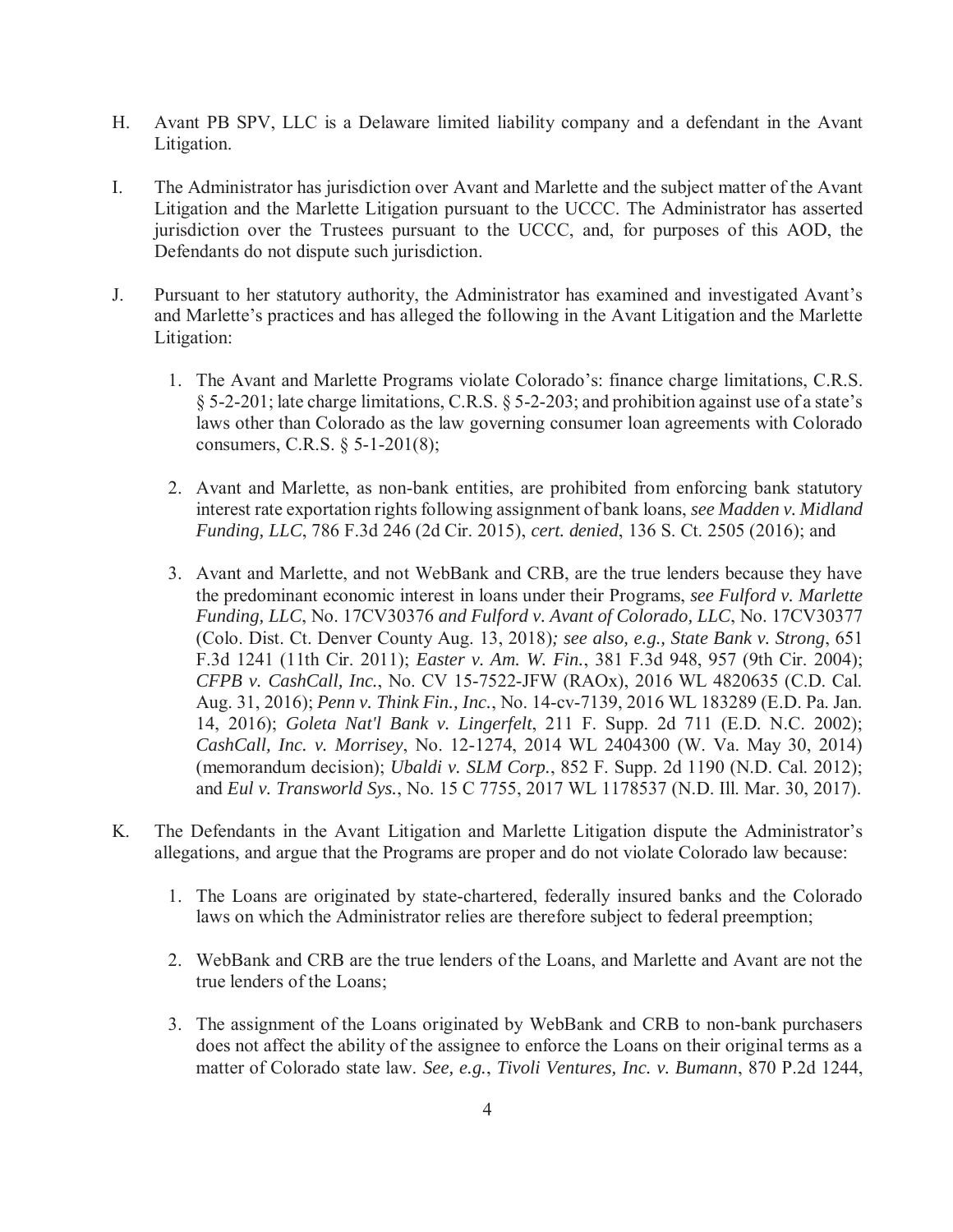1248 (Colo. 1994); *De la Rosa v. Western Funding, Inc.*, 24 P.3d 637 (Colo. App. 2001); *see also, e.g.*, *Concord Realty v. Cont'l Funding*, 776 P.2d 1114, 1120 (Colo. 1989) ("the usurious nature of a transaction must be determined from its inception"); *Tivoli Ventures, Inc. v. Bumann*, 870 P.2d 1244, 1248 (Colo. 1994) ("As a general principle of common law, an assignee stands in the shoes of the assignor."); *Farmers Acceptance Corp. v. Howard K. Delozier Construction Co.*, 496 P.2d 1016, 1018 (Colo. 1972) ("an assignee of contract rights stands in the shoes of the assignor");

- 4. The assignment of the Loans originated by WebBank and CRB to non-bank purchasers does not affect the ability of the assignee to enforce the Loans on their original terms as a matter of federal law, including under final regulations adopted by the FDIC and OCC during the pendency of this litigation, which were adopted for the express purpose of clarifying existing law. Permissible Interest on Loans That Are Sold, Assigned, or Otherwise Transferred, 85 Fed. Reg. 33530 (June 2, 2020) (OCC final rule); Federal Interest Rate Authority, adopted by FDIC board on June 25, 2020 (Federal Register publication pending); *see also, e.g.*, *Sawyer v. Bill Me Later, Inc.*, 23 F. Supp. 3d 1359, 1367-68 (D. Utah 2014); *Discover Bank v. Vaden*, 489 F.3d 594, 602-3 (4th Cir. 2007), *rev'd on other grounds*, 556 U.S. 49, 53-54, 56 n.4 (2009); *Phipps v. FDIC*, 417 F.3d 1006, 1013 (8th Cir. 2005); *Krispin v. May Dep't Stores Co.*, 218 F.3d 919, 924 (8th Cir. 2000); *Hudson v. Ace Cash Express, Inc.*, No. IP 01-1336, 2002 WL 1205060 (S.D. Ind. May 30, 2002); and
- 5. The Trustees and Avant PB SPV, LLC dispute that the Court can exercise personal jurisdiction over them.
- L. The Defendants deny any fault, wrongdoing, or liability of any kind, including, but not limited to, for the reasons set forth in Section  $II(K)$ .
- M. The Administrator, the Attorney General, and the Defendants desire to enter into this AOD to avoid the expense, inconvenience, and inherent risk of litigation as well as the concomitant disruption of their affairs.
- N. The intention of the Administrator, the Attorney General, and the Defendants is to achieve a resolution that requires WebBank and CRB, in addition to having various economic and regulatory risks with respect to Loans under the Avant and Marlette Programs, to also have economic risk in relation to the Specified Loans originated under the Avant and Marlette Programs, as well as other similar Programs operated by the Banks in Colorado.
- O. The Administrator and the Defendants enter into this AOD pursuant to the UCCC, C.R.S. § 5-6- 110. The Administrator's established practice is to settle litigation through a consent judgment entered with the presiding court. However, in recognition of the involvement of federally regulated banks in this settlement, the Administrator has agreed to resolve the Avant Litigation and the Marlette Litigation with this AOD in lieu of a consent judgment.

#### **SECTION III**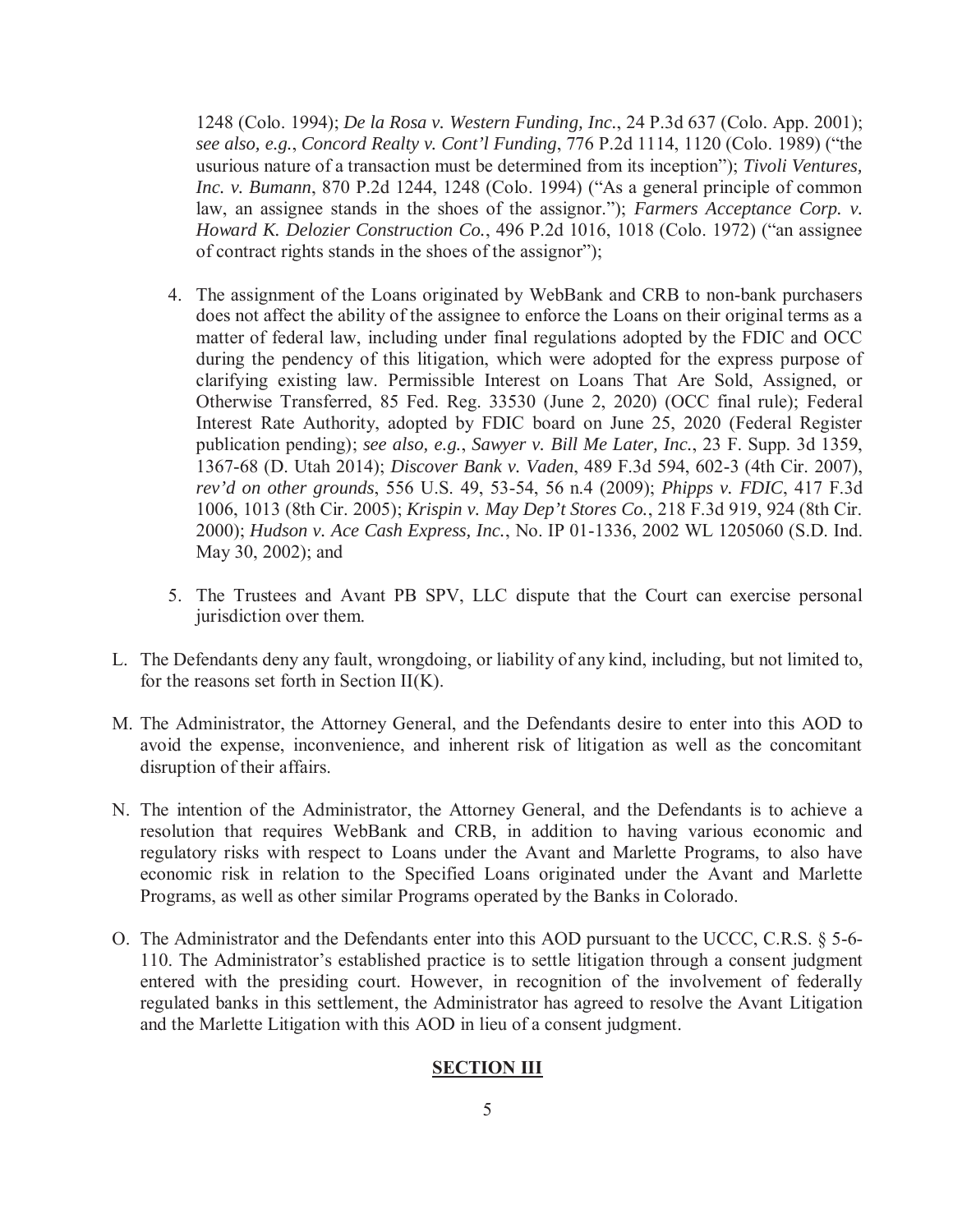### **Safe Harbor Terms**

- A. The Administrator, the Attorney General, the Banks, and the Defendant FinTechs agree that a Program will be in compliance with a safe harbor for compliance with the UCCC provisions as described in Section V(A)(1) below (the "Safe Harbor") if it meets the Oversight Criteria, the Disclosure and Funding Criteria, the Licensing Criteria, the Consumer Terms Criteria, and the Structural Criteria, as each term is defined in this Section III.
- B. Oversight Criteria. In order to meet the "Oversight Criteria," a Program must comply with each of the following terms:
	- 1. The Loans offered and originated by a Bank under the Program are subject to oversight by the respective Bank's prudential regulators, including the FDIC and the Bank's state banking regulators (the "Applicable Regulators").
	- 2. The Bank (and respective Partner FinTech) provide the Applicable Regulators with access to examine, review, and audit the Partner FinTech.
	- 3. The Bank oversees and retains the ultimate approval authority over all Loan origination services provided to it by the respective Partner FinTech, and the Bank has the right to audit such services pursuant to its agreement with the Partner FinTech.
	- 4. The Bank oversees and retains the ultimate approval authority over all marketing content related to Loans offered and originated by the Bank under the Program, and the Bank has the right to audit such marketing content pursuant to its agreement with the Partner FinTech. The Partner FinTech will retain any approvals for marketing content received from the Bank for a commercially reasonable period thereafter (but at least as long as required by the Bank's Applicable Regulators).
	- 5. The Bank reviews and retains the ultimate approval authority over all content related to the Program on any website hosted by the respective Partner FinTech.
	- 6. The Bank controls all terms of credit related to the Program and/or the Loans, either through the approval of the credit policy under which Loans are originated in the Program or other Loan approval mechanisms. The Bank has the absolute right to approve, deny, or modify the credit policy determining whether credit is extended and under what terms. In connection with the foregoing:
		- i. The Bank may consider any credit policy change proposals from the respective Partner FinTech, so long as no change(s) to the credit policy shall take effect unless the changes are either within Bank-approved parameters or are approved by the Bank;
		- ii. All credit decisions are made in accordance with the then-controlling credit policy, unless subject to a Bank-communicated exception;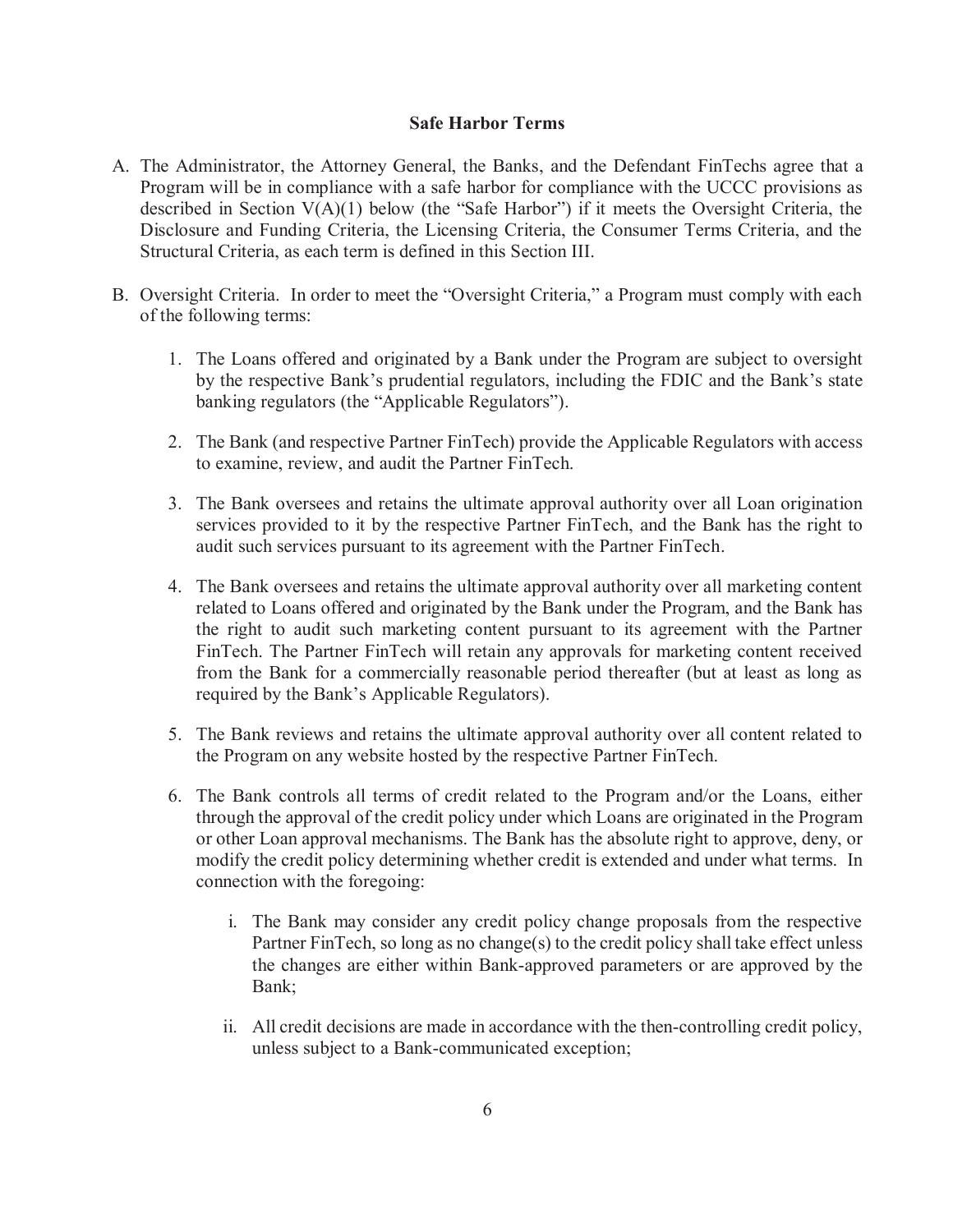- iii. Insofar as the Bank determines to make an exception to its credit policy with respect to any particular transaction, it shall communicate such exception expressly to the respective Partner FinTech. The Partner FinTech will retain any exception approvals received from the Bank for a commercially reasonable period thereafter; and
- iv. The Bank exercises oversight over any credit models (other than third-party models such as FICO) used in the Programs, including governance of the credit models under applicable model risk management requirements of its Applicable Regulators.
- 7. The Bank has authority to retract or modify prior approvals of marketing content and credit policies and practices for any reason, at any time.
- 8. The Bank has authority to require the respective Partner FinTech to revise existing or implement new policies or procedures related to the Program.
- 9. The Bank approves the respective Partner FinTech's oversight and/or third-party risk management program pertaining to significant third-party sub-vendors, as defined by the Bank, used under the Program. The respective Partner FinTech must retain such approvals (and applicable analyses) for a commercially reasonable period thereafter.
- 10. The Bank designs its oversight program to follow the compliance requirements for thirdparty lending relationships found in FDIC FIL-44-2008 and the proposed FDIC FIL-50- 2016, or such successor or replacement guidance as may be in effect from the Bank's Applicable Regulators from time to time.
- 11. The Partner FinTech is obligated to maintain in place a compliance management system acceptable to the respective Bank.
- 12. The Bank (or a provider engaged by or agreed by the Bank) performs one or more tests, reviews, or audits of the respective Partner FinTech's compliance with applicable laws and regulations at least annually.
- 13. The Partner FinTech, in conjunction with the respective Bank, has in place an appropriate complaint management system, including:
	- i. A mechanism by which the Partner FinTech reports to the Bank concerning consumer complaints received by the Partner FinTech or its sub-vendors about the Program or its servicing of the Program; and
	- ii. A process by which the Partner FinTech works with the Bank to respond to complaints as directed by the Bank.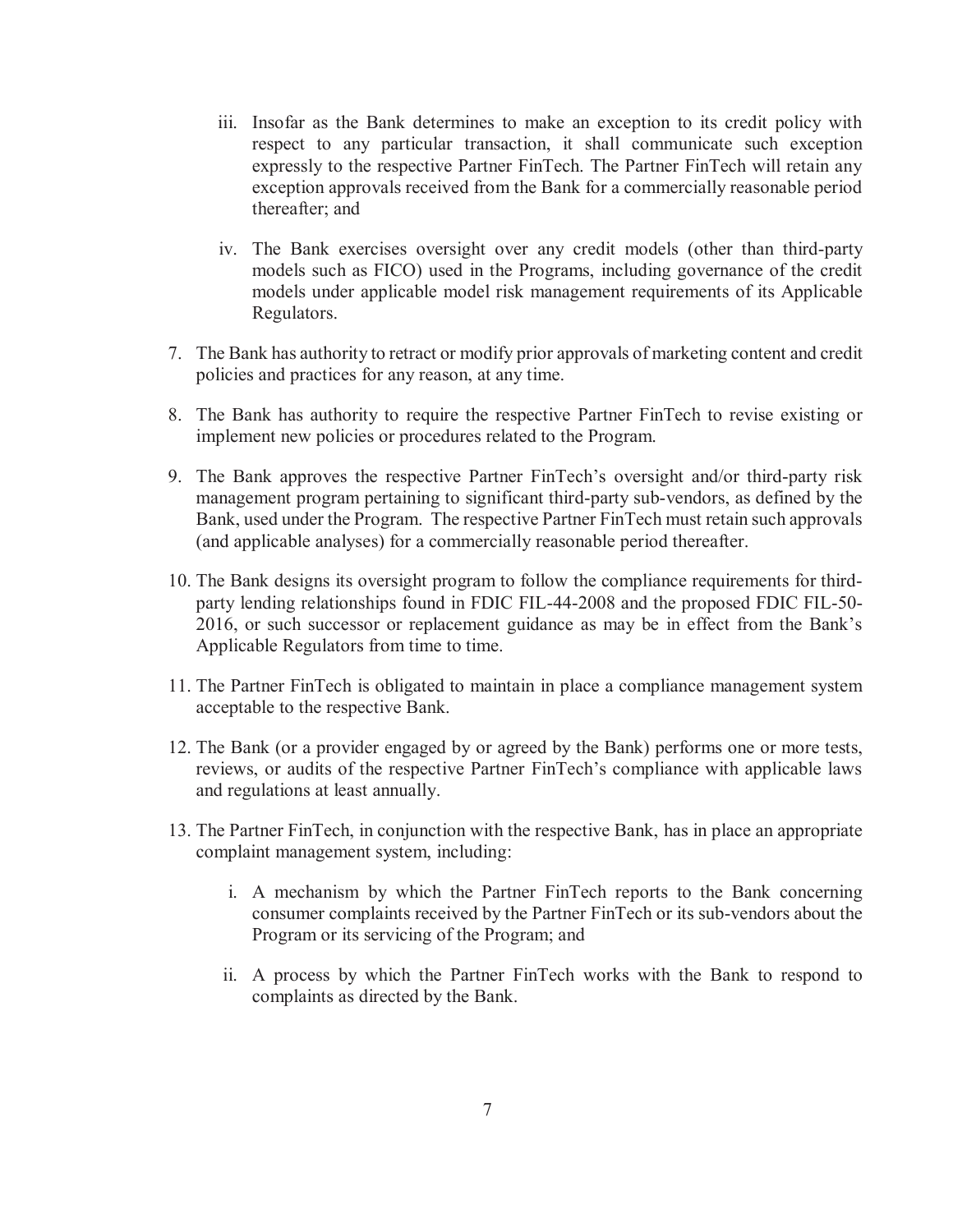- 14. The Partner FinTech discloses to the respective Bank identified compliance gaps as directed by the Bank that require corrective action, and the Bank approves and oversees corrective action as appropriate.
- C. Disclosure and Funding Criteria. In order to meet the "Disclosure and Funding Criteria," a Program must comply with each of the following terms:
	- 1. The Loan agreement identifies the Bank as the lender of the Loan.
	- 2. The fact that the Bank is the lender of the Loans through the Program is reflected in website content and pre-origination consumer disclosures. Marketing materials related to the Program shall also identify that the Bank is the lender of Loans unless not practicable (for example, because of space limitations).
	- 3. The Bank funds Loans from its own account using any source allowable by banking regulation, including a combination of its own capital, reserves, retained earnings, deposits, and credit facilities. Funds may not be provided to the Bank from the Partner FinTech for the express purpose of funding the origination of Loans. Notwithstanding the foregoing, the Bank may require that the Partner FinTech maintain a deposit account at the Bank to secure the Partner FinTech's obligations to the Bank (subject to the limitations on such security provided in this AOD).
- D. Licensing Criteria. In order to meet the "Licensing Criteria," a Program must comply with each of the following terms:
	- 1. To the extent that a Program offers "supervised loans" in Colorado, as defined in the UCCC, C.R.S. § 5-1-301(47), and if the Partner FinTech takes assignment of and undertakes direct collection of payments from or enforcement of rights against consumers arising from such supervised loans, the Partner FinTech shall obtain a license from the Administrator pursuant to the UCCC, C.R.S. § 5-2-301.
		- i. In connection with an initial licensing application, and before participating in any new Program, the Partner FinTech will notify the Administrator of the Program and will include a description of the products planned to be offered, and the manner in which it complies with this AOD.
	- 2. Any Partner FinTech that is licensed pursuant to Section  $III(D)(1)$  above must submit to the Administrator an accurate written compliance report ("Compliance Report") each year in connection with its Supervised Lender Annual Report, that contains the following information:
		- i. A list of every Specified Loan originated through the Program during the year of such Compliance Report, which includes for each loan: (i) account number, (ii) amount financed, (iii) APR, (iv) funding date, (v) then-current creditor, and (vi) whether or not the Specified Loan was transferred to the Partner FinTech;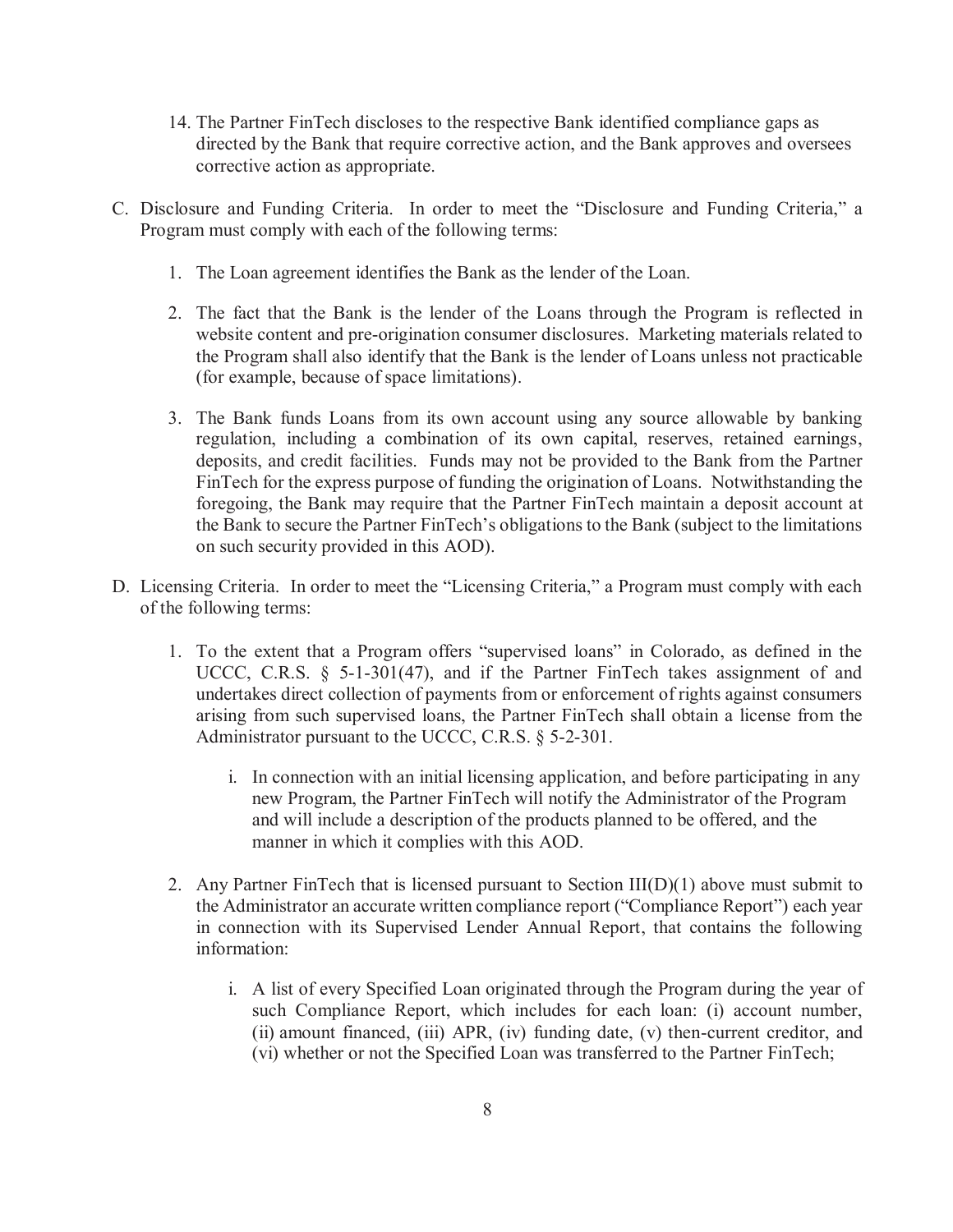- ii. An explanation of whether the Program is relying on the Structural Criteria to make Specified Loans in Colorado and, to the extent the Program is relying on the Structural Criteria, a reasonably comprehensive explanation of the manner in which the Partner FinTech has complied with the Structural Criteria.
- 3. The Bank will cease originating Specified Loans through the Partner FinTech platform if either the Administrator or the Partner FinTech notifies the Bank that the Partner FinTech has not provided the Administrator with a Compliance Report within thirty (30) days of the due date for filing the Supervised Lender Annual Report, except that the Bank will be permitted to fund all Specified Loans previously approved through the Partner FinTech platform, and all such Loans shall be deemed as within an otherwise applicable Safe Harbor.
- 4. The Administrator shall not refuse to grant or renew a supervised lender license based on participation in a Program within the Safe Harbor.
- 5. A Defendant Fintech's Compliance Report for 2020 shall relate to the period from 30 days after the date of this AOD through December 31, 2020, and any other Partner FinTech's Compliance Report for 2020 shall relate to the period from 120 days after the date of this AOD through December 31, 2020.
- E. Consumer Terms Criteria. In order to meet the "Consumer Terms Criteria," a Program must comply with each of the following terms:
	- 1. Specified Loans have APRs of no higher than 36%, as calculated under the Truth in Lending Act, 15 U.S.C. §§ 1601-1667f, and its implementing regulation, Regulation Z, 12 C.F.R. § 1026.22.
	- 2. All loan agreements for Specified Loans provide that Colorado law applies, except where otherwise preempted or authorized by federal law, including that any "interest" terms as contemplated by 12 U.S.C. § 1831d (including origination fees, periodic interest, late fees, and returned check fees) shall be governed by 12 U.S.C. § 1831d and the laws of the Bank's home state.
- F. Structural Criteria. In order to meet the "Structural Criteria," a Program must comply with at least one of the following: the Uncommitted Forward Flow Option, the Maximum Committed Forward Flow Option, the Maximum Overall Transfer Option, or an Alternative Structure Option, as each term is defined in this Section III(F).
	- 1. In order for a Program to comply with the "Uncommitted Forward Flow Option," it must comply with each of the following terms:
		- i. Purchase Obligations for Specified Loans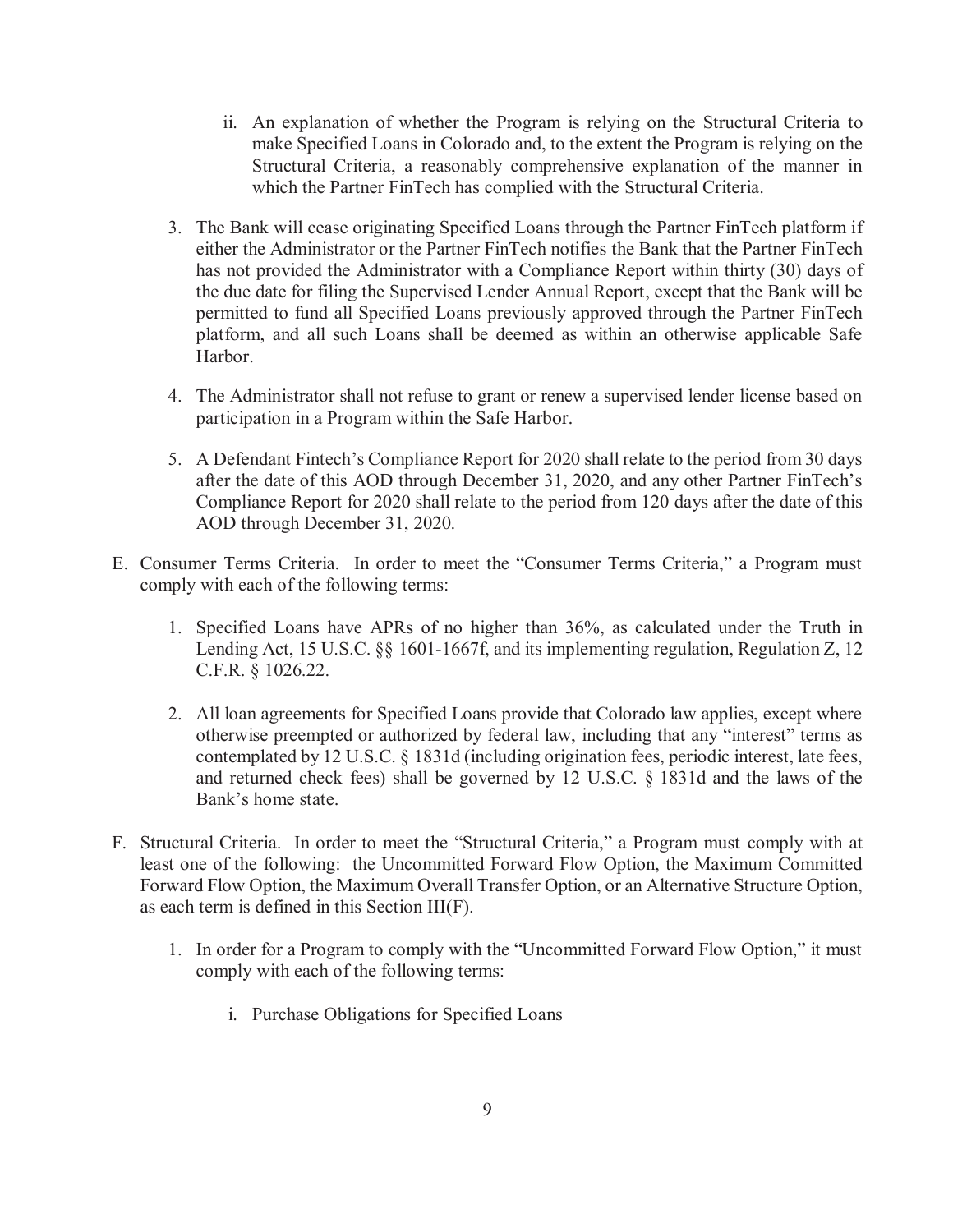- 1. The Partner Fintech and its Affiliates may not enter into a committed obligation, in advance, to purchase any Specified Loan from a Bank.
- 2. Notwithstanding the foregoing, the Bank and the Partner FinTech may structure a process for the sale of Specified Loans as follows:
	- a. Bank provides notice of the Specified Loans that it wishes to offer to the Partner FinTech for purchase (Partner FinTech may assist Bank in procedural matters, such as implementing a random selection process);
	- b. The Partner FinTech provides notice of the offered Specified Loans that it wishes to purchase;
	- c. If the Partner FinTech does not purchase the Specified Loans that Bank has offered to sell, Bank has the option to do one or more of the following, among other things, (A) retain those Specified Loans, and could engage a third-party loan servicer including the Partner FinTech as servicer, (B) sell those Specified Loans to a third party other than an Affiliate of the Partner FinTech, (C) contribute those Specified Loans into a securitization sponsored by the Partner Fintech or an Affiliate of the Partner Fintech, provided that the Bank participates on terms similar to other investors contributing Specified Loans into the securitization, or (D) contribute Specified Loans into a securitization sponsored by an unrelated third party; and
	- d. The Bank may choose at any time to stop originating new Specified Loans.
- ii. The terms and limitations of the Uncommitted Forward Flow Option do not apply with respect to Loans that are not Specified Loans.
- iii. Indemnification
	- 1. With respect to Specified Loans, the Partner FinTech (including the Partner FinTech's vendors) may agree to indemnify the Bank only for losses incurred by the Bank that relate to (A) the services that the Partner FinTech agrees to perform (including services performed by the Partner FinTech's vendors), (B) fraud on the part of the Partner FinTech or on the part of Borrowers, and (C) the representations/warranties that the Partner FinTech makes in the parties' agreements. The Partner FinTech's indemnity obligations may not apply to losses that are due to (A) the Partner FinTech's failure to purchase Specified Loans (unless after the Partner FinTech has agreed to purchase specific Specified Loans in a manner that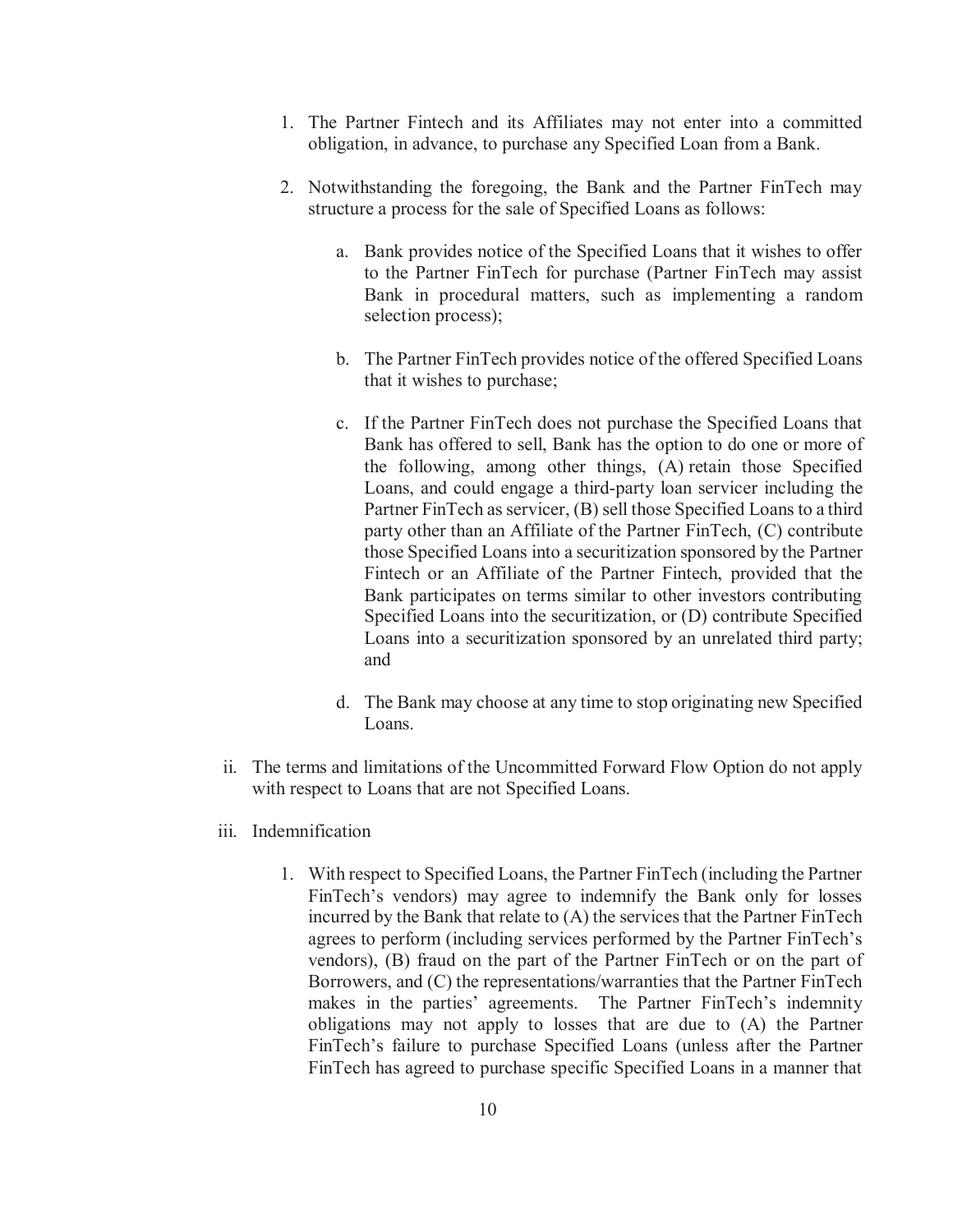complies with the Uncommitted Forward Flow Option), (B) the performance of Specified Loans; provided, that the Partner FinTech's indemnity obligations may apply to losses arising from a borrower's nonpayment if the losses are due to the Partner FinTech's failure to perform services as agreed.

- 2. The Partner FinTech may contract for indemnification from its vendors, so long as a vendor does not provide indemnification to the Bank in connection with Specified Loans in contravention of Section  $III(F)(1)(iii.1).$
- iv. Collateral
	- 1. The Bank may require the Partner FinTech to maintain cash collateral at the level it believes appropriate to secure obligations of the Partner FinTech relating to the entire program, not just Specified Loans.
	- 2. The Collateral Account may not be used to secure any payment by the Partner FinTech to purchase Specified Loans from the Bank, except as follows:
		- a. The purchase of Specified Loans that the Partner FinTech has provided notice that it wishes to purchase, pursuant to Section  $III(F)(1)(i.2.b)$  above; or
		- b. During (A) the first 2 years of a Bank's participation in a Program or (B) if the monthly origination volume of the Program is less than \$10 million per month at the end of the first 2 years, the first 3 years of a Bank's participation in a Program (the "New Program Period"), the Bank may require the Partner FinTech to post collateral for the purchase of Specified Loans originated by Bank in the new program that the Partner FinTech agrees to purchase under an uncommitted forward flow. During the year after the New Program Period, the collateral may only secure the purchase of up to 75% of the Specified Loans, and thereafter the collateral may only secure the purchase of up to 50% of the Specified Loans.
	- 3. Collateral may be required in the form of cash collateral held at Bank, cash collateral held in an account at another bank, a letter of credit or similar mechanism determined by the Bank.
	- 4. Except for Section III(F)(1)(iv.2) above, the collateral may not secure or be reachable for the purchase of Specified Loans that Partner FinTech does not opt to buy, or for credit losses on the Specified Loans held by the Bank.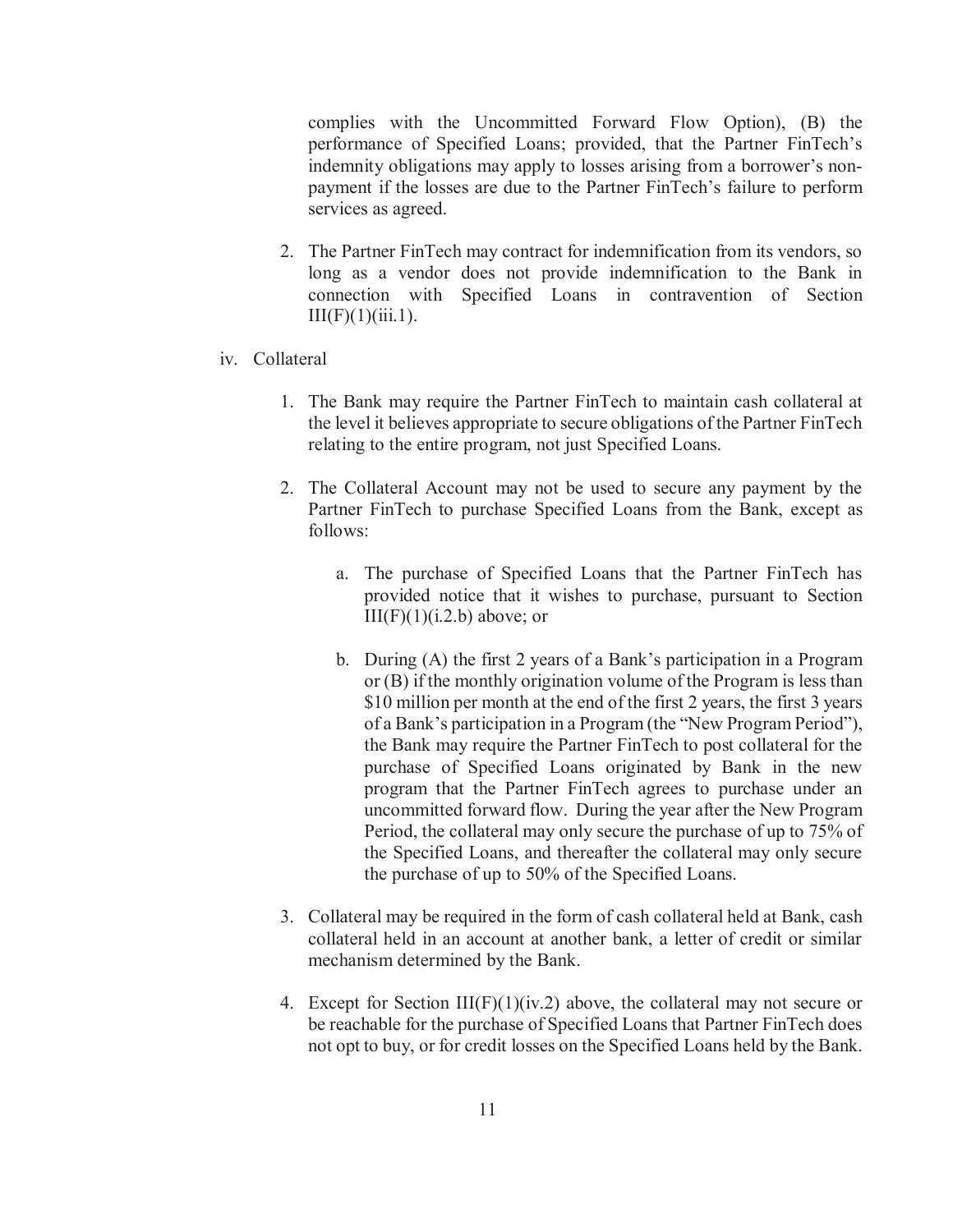- 5. Nothing in this AOD will limit a bank's right to require collateral from any third party that wishes to purchase Loans.
- v. There is no requirement that the Bank retain any Specified Loans as a condition of a Program qualifying under the Uncommitted Forward Flow Option.
- vi. An Affiliate of a Partner FinTech may provide guaranties for the Partner FinTech's obligations. However, the guaranties cannot expand the scope of the obligations that the Partner FinTech owes to the Bank (*i.e.*, guaranties may back the contractual and indemnification obligations of the Partner FinTech, but not expand coverage for other matters, such as an obligation to purchase Specified Loans).
- 2. In order for a Program to comply with the "Maximum Committed Forward Flow Option," it must comply with each of the following terms:
	- i. The Program must comply with one of the following two options:
		- 1. Bank does not transfer to the Partner Fintech or its Affiliates Economic Interests in Specified Loans that exceed forty-nine percent (49%) of the total origination volume of Specified Loans in the Program during any calendar year (or the portion of 2020 following the date by which a Program must comply with the Safe Harbor) pursuant to a committed forward flow agreement. Under this option, Bank may not transfer to Partner FinTech or its Affiliates any additional Economic Interests in Specified Loans on an uncommitted basis.
		- 2. Bank does not transfer to the Partner Fintech or its Affiliates Economic Interests in Specified Loans that exceed twenty-five percent (25%) of the total origination volume of Specified Loans in the Program during any calendar year (or the portion of 2020 following the date by which a Program must comply with the Safe Harbor) pursuant to a committed forward flow agreement. Under this option, Bank may transfer to the Partner FinTech or its Affiliates additional Economic Interest in Specified Loans, but only on an uncommitted basis.
			- a. For uncommitted purchases pursuant to Section  $III(F)(2)(i.2)$ above, the parties may follow the process described in Section  $III(F)(1)(i.2.a-d)$  above.
	- ii. The terms and limitations of the Maximum Committed Forward Flow Option do not apply with respect to Loans that are not Specified Loans.
	- iii. An Affiliate of a Partner FinTech may provide guaranties for the Partner FinTech's obligations. However, the guaranties cannot expand the scope of the obligations that the Partner FinTech owes to the Bank (*i.e.*, guaranties may back the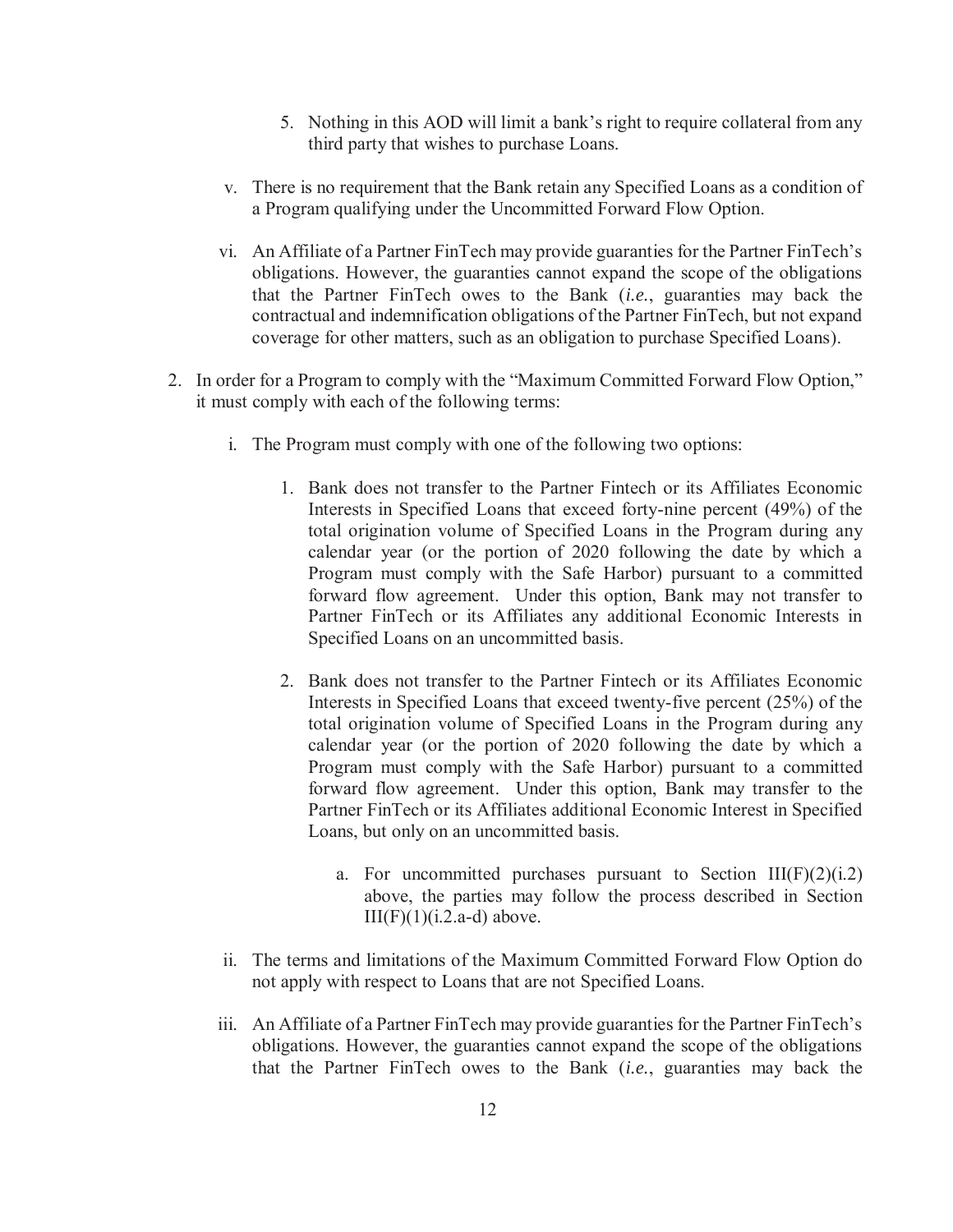contractual and indemnification obligations of the Partner FinTech, but not expand coverage for other matters, such as an obligation to purchase Specified Loans).

- iv. There is no limit on indemnification or collateral coverage for the Loans identified and sold to the Partner FinTech pursuant to a committed forward flow agreement, even prior to the sale of such Loans to the Partner FinTech. Loans purchased pursuant to an uncommitted purchase agreement under Section  $III(F)(2)(i.2)$  must comply with the restrictions on indemnification and collateral coverage that apply under the Uncommitted Forward Flow Option, Section III(F)(1)(iii)  $\&$  (iv).
- v. Bank may at any time transfer all or a portion of Specified Loans or any Economic Interests in Specified Loans to independent third parties that are not Affiliates of the Partner FinTech; these Specified Loans shall not be considered Loans sold to the Partner FinTech or its Affiliates for any purposes under this AOD, including the maximum volume thresholds set forth in Section III(F)(2)(i.1) & (i.2).
- vi. Bank may at any time contribute Specified Loans into a *bona fide* securitization transaction, including a securitization sponsored by the Partner FinTech or its Affiliates, provided that the Bank participates on terms similar to other investors contributing Specified Loans into the securitization; these Specified Loans shall not be considered Loans sold to the Partner FinTech or its Affiliates for any purposes under this AOD, including the maximum volume thresholds set forth in Section III(F)(2)(i.1) & (i.2).
- 3. In order for a Program to comply with the "Maximum Overall Transfer Option," it must comply with each of the following terms:
	- i. Bank may transfer to the Partner FinTech or its Affiliates not more than eightyfive percent (85%) of the overall Economic Interest in all the Loans under a Program (rather than just the Specified Loans) on an annual basis (or, with respect to 2020, the portion of 2020 following the date by which a Program must comply with the Safe Harbor).
	- ii. Not more than thirty-five percent (35%) of the total originated principal amount of all Loans under the Program on an annual basis (or, with respect to 2020, the portion of 2020 following the date by which a Program must comply with the Safe Harbor) shall be Specified Loans.
	- iii. The selection of Loans for sale to the Partner FinTech or its Affiliates may not result in the Partner FinTech or its Affiliates purchasing a pool that consists of more than thirty-five percent (35%) Specified Loans or thirty-five percent (35%) Economic Interests in Specified Loans on an annual basis (or, with respect to 2020, the portion of 2020 following the date by which a Program must comply with the Safe Harbor);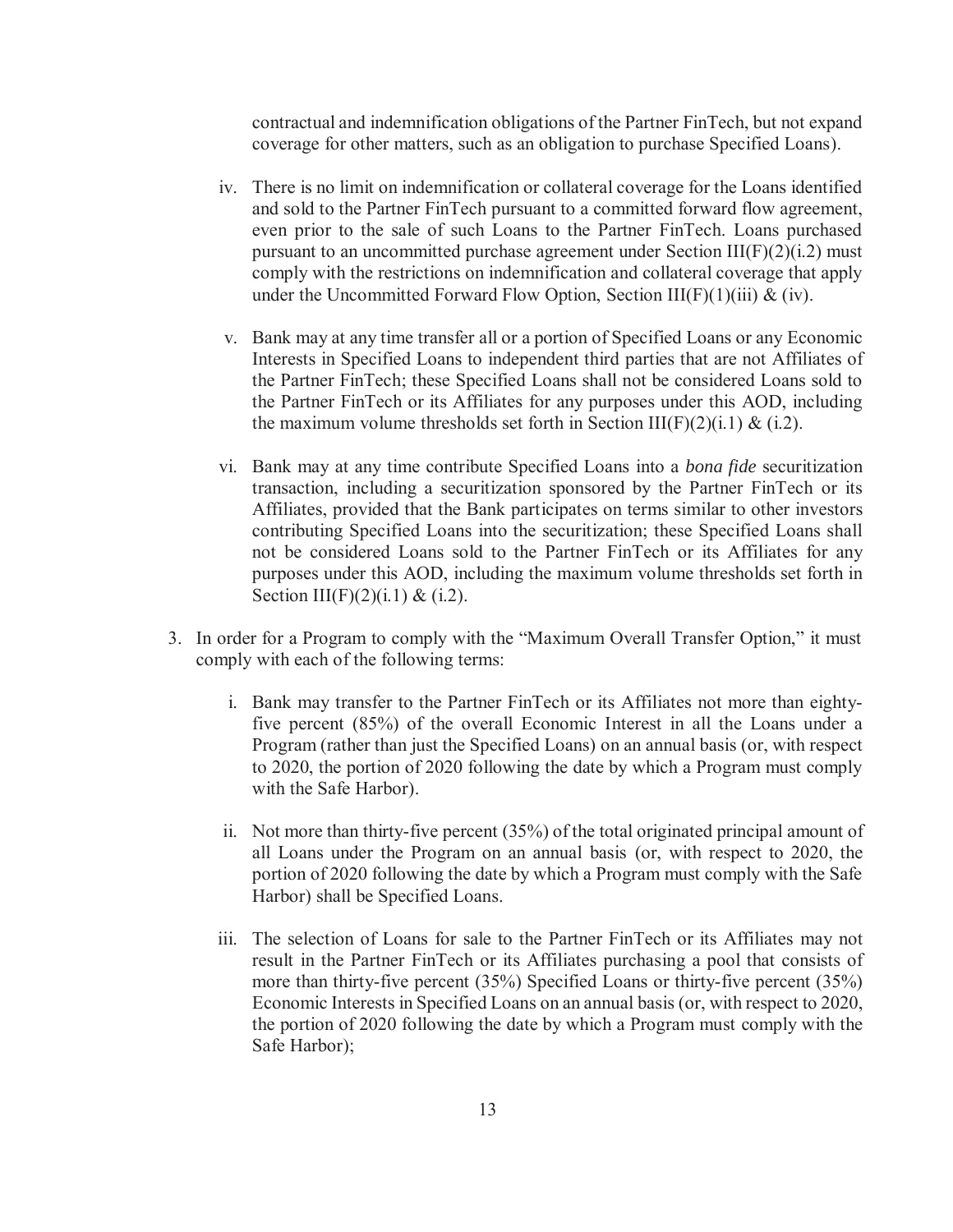- iv. The terms of Sections  $III(F)(2)(ii)$  through (vi) apply to the Maximum Overall Transfer Option.
- 4. In order for a Program to comply with an "Alternative Structure Option," it must comply with the terms of an additional acceptable alternative that has been approved by the Administrator in writing. On an ongoing basis, the Administrator will consider in good faith alternate structures that would meet the requirements of an Alternative Structure Option. The Administrator will reasonably agree to an Alternative Structure Option if necessary in order to avoid a conflict between this AOD and the legal obligations that apply to a Program under federal law.

### **SECTION IV Monetary and Consumer Relief**

#### A. Monetary Relief:

- 1. Banks and Defendant FinTechs will, collectively, make a total payment to the Office of the Colorado Attorney General of \$1,050,000.
	- i. One half of the total payment (\$525,000) is payable within 90 days of execution of this AOD.
	- ii. One half of the total payment (\$525,000) is payable within 365 days of execution of this AOD.
	- iii. The payment will be credited by the Attorney General towards the Administrator's investigation and litigation expenses.
	- iv. The payment amount shall be held, along with any interest thereon, in trust by the Colorado Attorney General to be used in the Attorney General's sole discretion for the reimbursement of attorney fees and costs, for consumer education, for future consumer fraud or antitrust enforcement, or public welfare purposes.
- 2. In support of K-12 financial literacy education through Colorado's MoneyWi\$er program, Banks and Defendant FinTechs will, collectively, make payments to The Colorado Council on Economic Education d/b/a Economic Literacy Colorado ("ELC") as follows:
	- i. \$250,000 for fiscal year 2020–2021 (July 1, 2020–June 30, 2021), payable on or before August 14, 2020; and
	- ii. \$250,000 for fiscal year 2021–2022 (July 1, 2021–June 30, 2022), payable on or before July 31, 2021.
	- iii. Payments to ELC shall be made via paper check, with the Administrator copied on correspondence to ELC enclosing payment, and sent to the following address: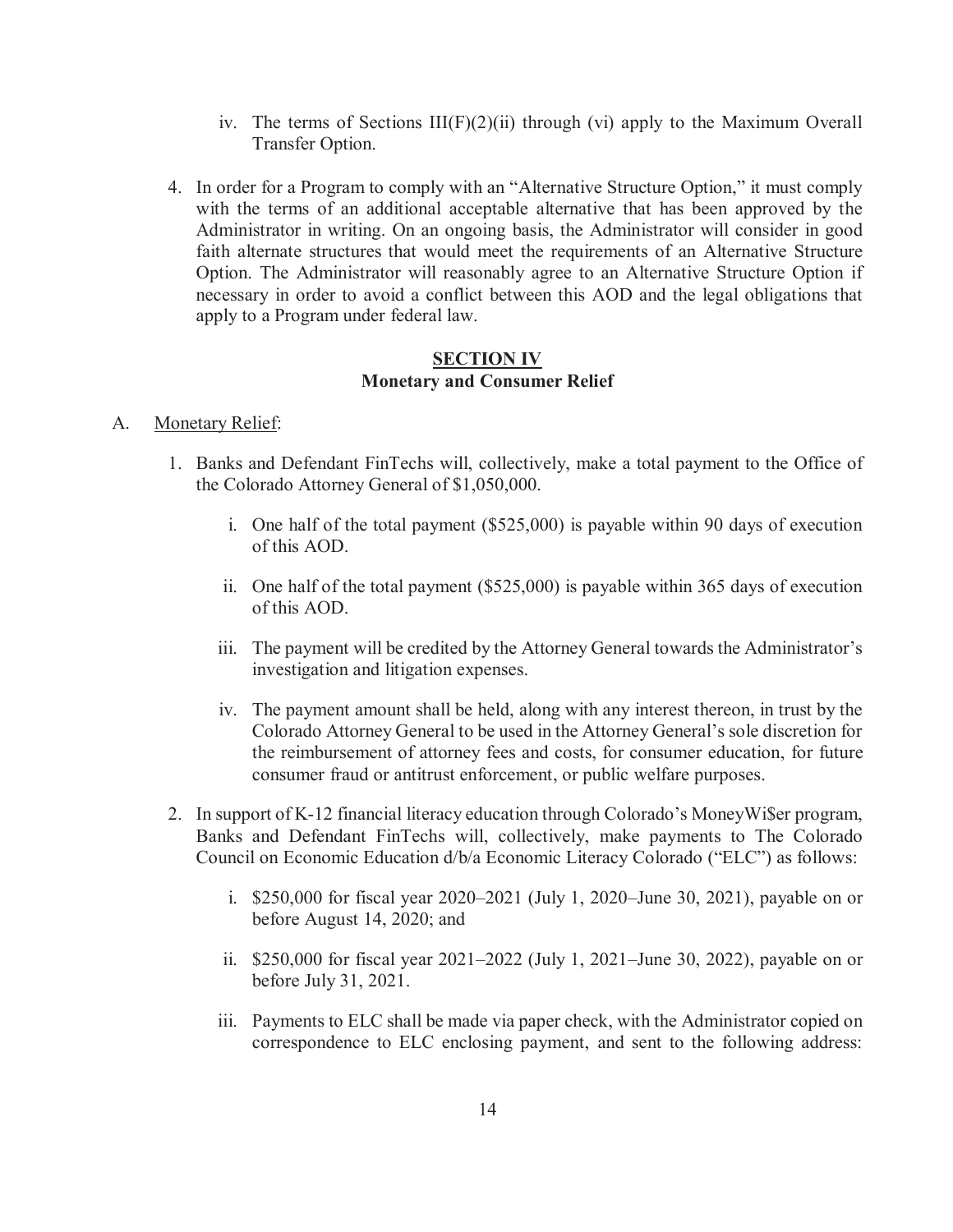Economic Literacy Colorado, Debbie Pierce, President and CEO, 1355 S. Colorado Blvd., Ste. 506, Denver, CO 80222.

3. Banks and Defendant FinTechs are jointly and severally liable for the monetary payments identified in Sections IV(A)(1) & (2).

## B. COVID-19 Hardship Plan for Colorado Consumers:

1. The Defendant FinTechs agree to make available loan deferral forbearance arrangements and other accommodations to the Colorado borrowers as set forth in Exhibit A.

### **SECTION V Implementation of Safe Harbor; Releases**

### A. Safe Harbor:

 $\overline{a}$ 

- 1. To the extent that either the WebBank/Avant Program or the CRB/Marlette Program meets the requirements for the Safe Harbor within the period set forth in Section  $V(E)(1)$  below, the Administrator and the Attorney General agree that they will not pursue any claim that Loans originated under the respective Program, whether prior to the execution of this AOD or after the execution of this AOD, violate Colorado law on any of the following grounds:
	- i. That the Loans are not originated or made by state-chartered, federally insured banks and are therefore not subject to federal preemption applicable to such banks;
	- ii. That the Banks are not the true lenders; or
	- iii. That the assignment of the Loans from the Bank to a non-bank purchaser, and to any subsequent assignees, affects the ability of the assignee to enforce the Loans on their original terms.<sup>1</sup>
- 2. The Safe Harbor will also apply to all future loans made through any Programs operated by WebBank or Cross River Bank and available to Colorado borrowers, including existing or new Programs involving Partner FinTechs other than Avant or Marlette, provided such other Partner FinTechs satisfy the Licensing Criteria and other requirements of the Safe Harbor. Provided that such a Program meets the Safe Harbor, the Administrator and the Attorney General agree that they will not pursue any claims that Loans originated under

<sup>&</sup>lt;sup>1</sup> For the avoidance of doubt, for Loans under Programs that comply with the Safe Harbor, the Loans also would not violate, e.g., C.R.S. § 5-2-203 (late fees) or C.R.S. § 5-1-201(8) (choice of law) because the Banks would be the true lenders and the assignment of the Loans would not affect the ability of the assignee to enforce the Loans on their original terms.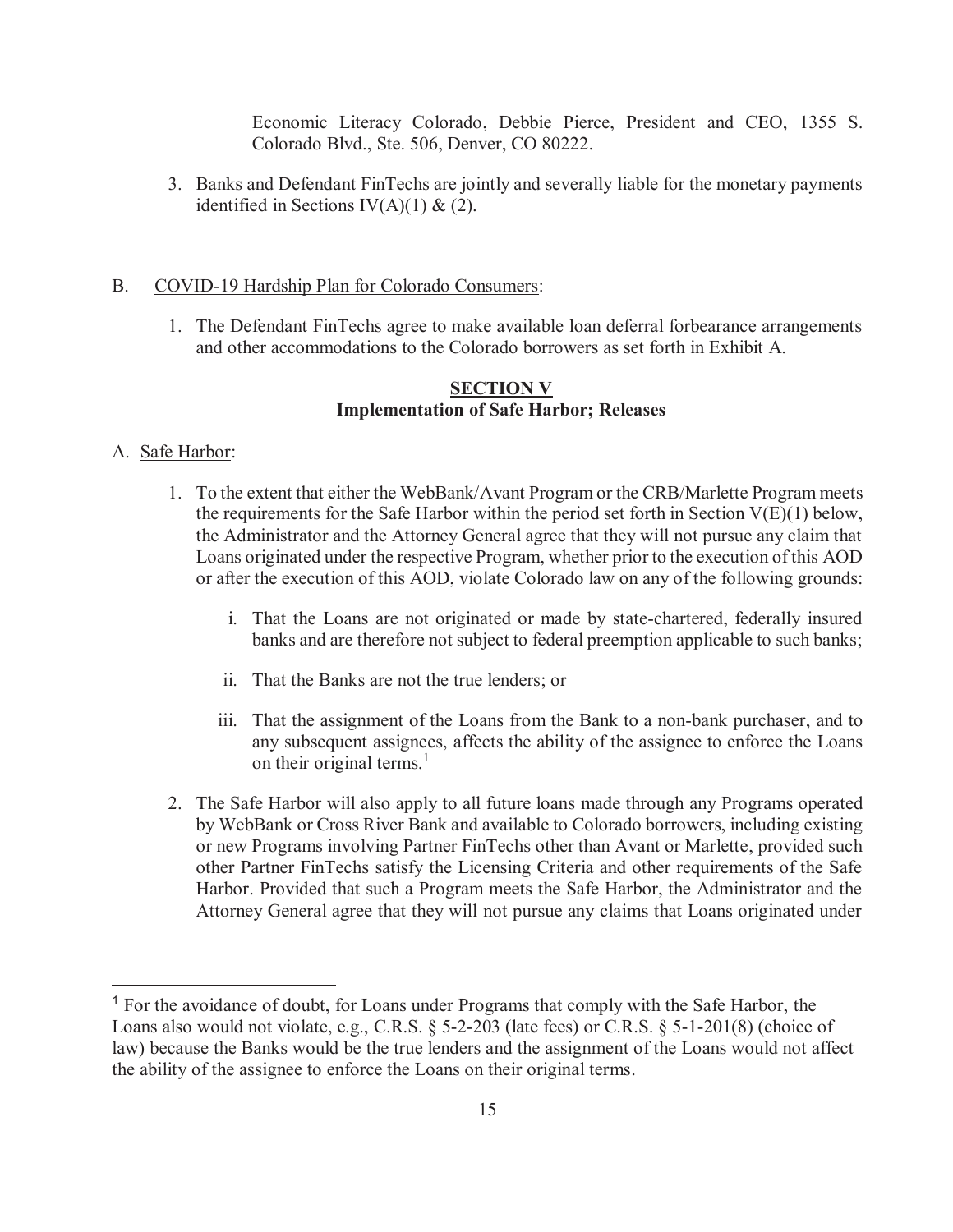such a Program following compliance with the Safe Harbor violates Colorado law on any of the bases listed in Sections  $V(A)(1)(i)$  through (iii).

- B. Non-Circumvention: The Banks and Partner FinTechs will enter into no other arrangements or agreements as between each other that are designed to, or with the intention to, specifically avoid the requirements herein as it relates to compliance with the provisions of this AOD.
- C. Dismissal: As of the date of this AOD, the Administrator will dismiss the Avant Litigation and Marlette Litigation with respect to all Defendants with prejudice, each side to bear its own costs and fees, except to the extent all or some of the Monetary Relief provided for at Section IV(A) above is used by the Office of the Colorado Attorney General to offset fees and costs incurred. This AOD will be referenced in, and attached to, a stipulated motion to dismiss the pending actions with respect to all Defendants with prejudice. The Court shall retain jurisdiction over the Avant Litigation and Marlette Litigation and the parties thereto for the sole purpose of enforcing this AOD; provided, however, that the Trustees and Avant PB SPV, LLC do not waive their personal jurisdiction defenses previously asserted by way of motions to dismiss except for the limited purpose of this AOD.
- D. License Renewal: To the extent one or more license renewals may be pending with respect to a Defendant FinTech or Partner FinTech, including any pending administrative or other actions related to same, and such pendency is based solely on the facts and allegations giving rise to the Avant and/or Marlette Litigation, such licenses will be renewed immediately upon the effective date and any administrative or other actions will be withdrawn or dismissed with prejudice. The Administrator reserves the right to proceed against any such licensee on a separate and independent basis to the extent permitted by law or regulation.
- E. Obligation to Comply with the Safe Harbor.
	- 1. WebBank and Avant agree with respect to the WebBank/Avant Program, and CRB and Marlette agree with respect to the CRB/Marlette Program, that they will revise the respective Programs to comply with the Safe Harbor within 30 days after execution of this AOD, and will ensure that all Specified Loans offered through the respective Programs are in compliance with the Safe Harbor for a period of at least five (5) years after execution of this AOD (the "Mandatory Safe Harbor Compliance Period") except as otherwise provided herein.
		- i. Upon thirty (30) days' notice to the Administrator, a Bank, Avant, or Marlette may terminate the Mandatory Safe Harbor Compliance Period with respect to a designated Program as of any date that is more than two (2) years from the execution of this AOD if a Change in Law has occurred.
		- ii. Any Specified Loans that are offered through the WebBank/Avant Program or the CRB/Marlette Program during the Mandatory Safe Harbor Compliance Period pursuant to a Program that does not at the time of origination of the Specified Loan meet the Disclosure and Funding Criteria, the Consumer Terms Criteria, or the Structural Criteria, as measured in accordance with the timelines set forth above,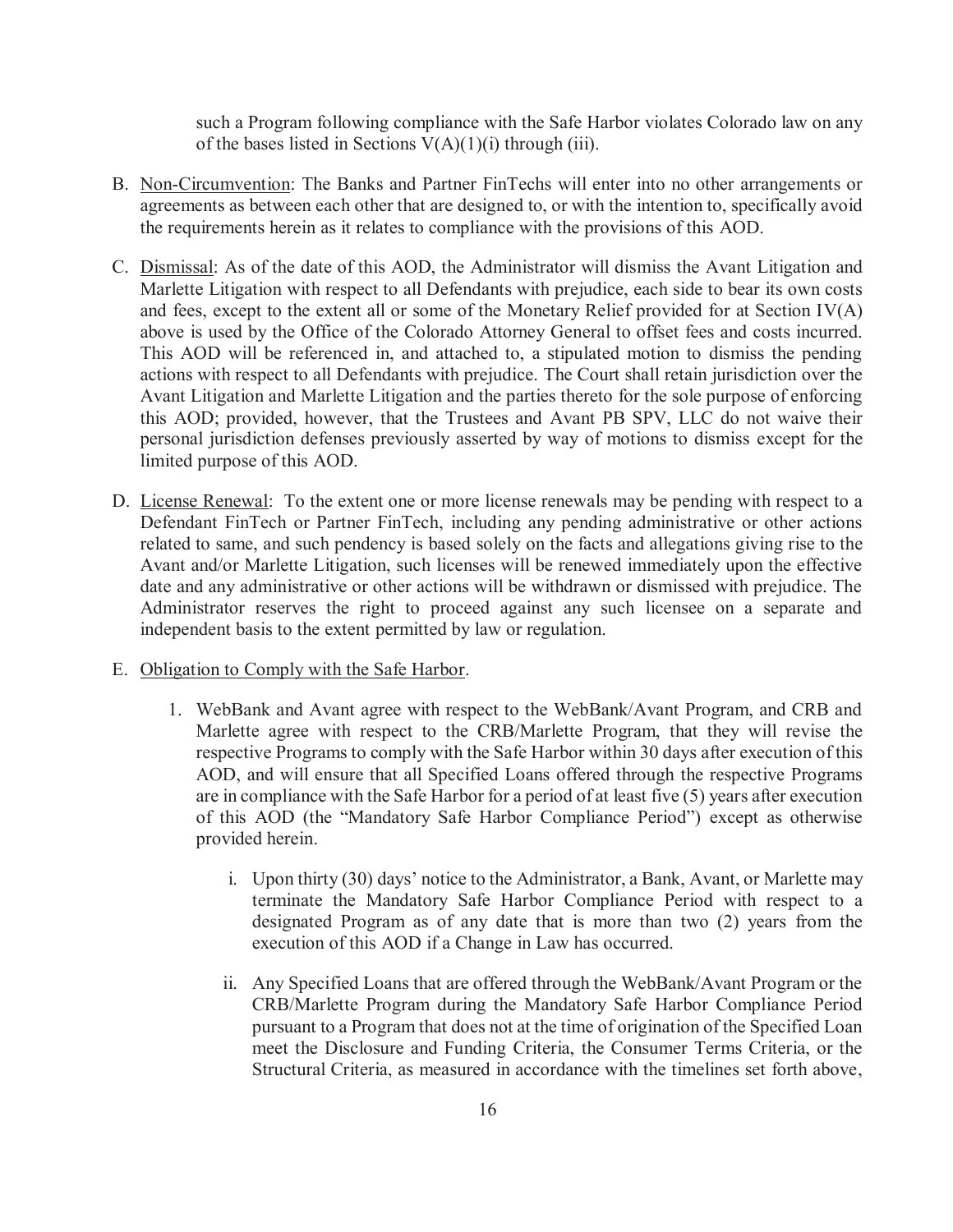are not entitled to the benefit of the Safe Harbor under this AOD and will be deemed to violate the maximum finance charge limitation for a supervised loan under the UCCC, C.R.S. § 5-2-201(2).

- 2. To the extent a Bank offers other Programs with Partner FinTechs other than Avant or Marlette, such Bank shall comply with the Safe Harbor within 120 days after execution of this AOD, and will ensure that all Specified Loans offered through such Program are in compliance with the Safe Harbor for the period starting on the 120-day deadline through the Mandatory Safe Harbor Compliance Period.
	- i. Upon thirty (30) days' notice to the Administrator, a Bank may terminate the Mandatory Safe Harbor Compliance Period with respect to a designated Program as of any date that is more than two (2) years from the execution of this AOD if a Change in Law has occurred.
- 3. After the expiration of the Mandatory Safe Harbor Compliance Period, each Bank will continue to offer Specified Loans only in compliance with the Safe Harbor unless the Bank or the applicable Partner FinTech first provides thirty (30) days' notice to the Administrator of the decision to offer Specified Loans in a manner that is not in compliance with the Safe Harbor.
- 4. In this Section V(E), a "Change in Law" means (a) a federal or Colorado statute enacted after execution of this AOD, or (b) a decision of the United States Supreme Court, or (c) a decision of the Colorado Supreme Court, or (d) a decision of a Colorado appellate court with respect to which either the time for seeking review from the Colorado Supreme Court has expired and no request for review has been filed, or the Colorado Supreme Court has denied a writ of certiorari, or (e) a regulation finalized by the FDIC, that, in any case, adopts a test for determining whether the bank in a bank partnership is the lender of the loans for purposes of Section 27 of the Federal Deposit Insurance Act, 15 U.S.C. § 1831d ("Section 27"), that is different from the safe harbor set forth herein ("FDIC True Lender Regulation"). In this Section V(E), a "Change in Law" does not mean (a) a federal or Colorado statute enacted after execution of this AOD, or (b) a decision of the United States Supreme Court, or (c) a decision of the Colorado Supreme Court, or (d) a decision of a Colorado appellate court with respect to which either the time for seeking review from the Colorado Supreme Court has expired and no request for review has been filed, or the Colorado Supreme Court has denied a writ of certiorari, or (e) a regulation finalized by the FDIC, including, but not limited to, the FDIC's final regulation adopted on June 25, 2020 titled "Federal Interest Rate Authority," that, in any case, addresses whether interest on a loan permissible under Section 27 is unaffected by any subsequent events, including the sale, assignment, or transfer of loans from State-chartered banks to non-banks.
- 5. Subject to the minimum two (2) year safe harbor period contained in Section  $V(E)(1)(i)$ and (2)(i) above, an FDIC True Lender Regulation shall not constitute a "Change in Law" in this Section V(E) unless one (1) year has passed since publication of the FDIC True Lender Regulation and none of the following events have occurred: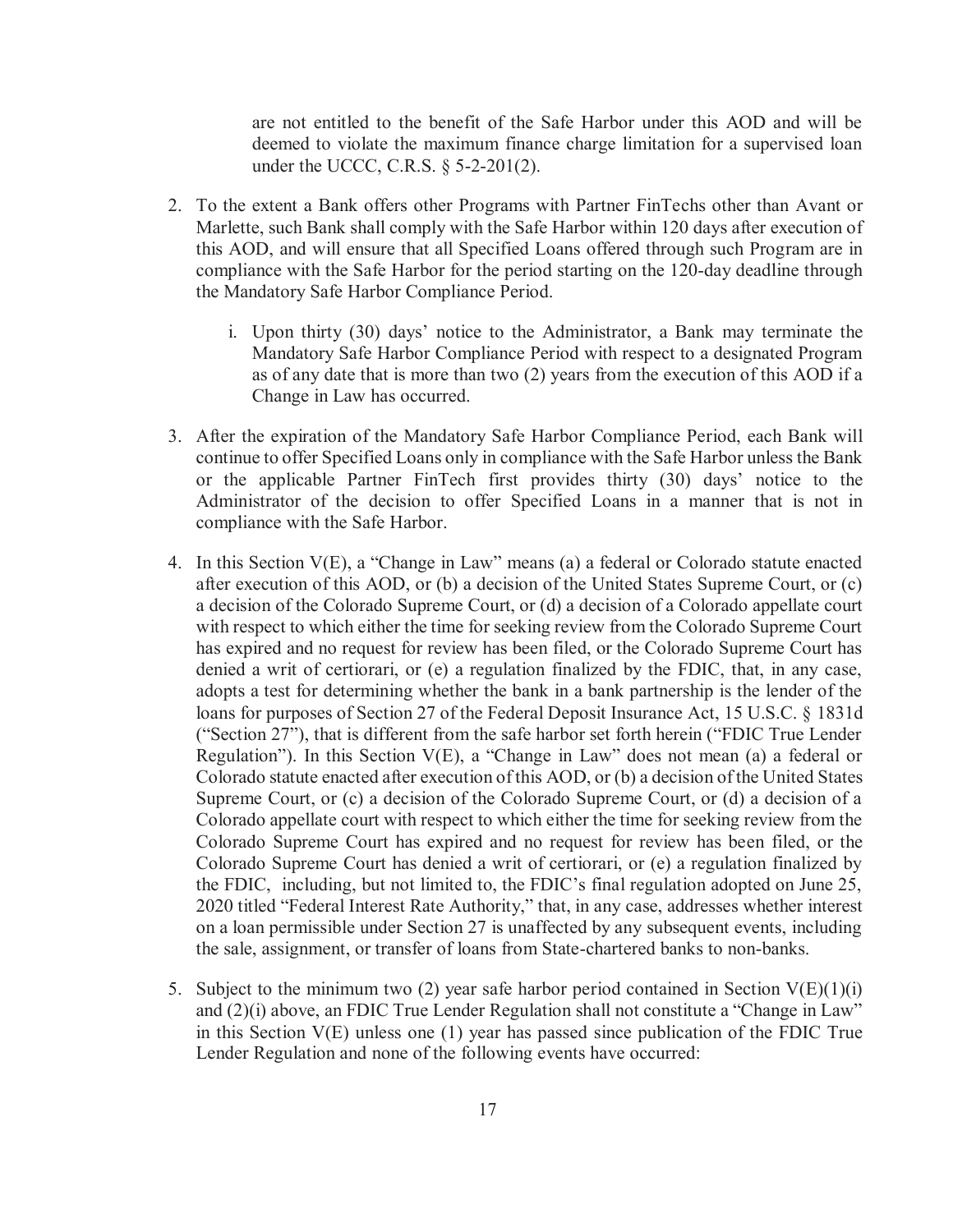- i. The FDIC True Lender Regulation was rescinded pursuant to a joint resolution of disapproval under the Congressional Review Act, 5 U.S.C. §§ 801–808;
- ii. The FDIC True Lender Regulation was rescinded, removed, or otherwise withdrawn by the FDIC;
- iii. The FDIC True Lender Regulation was superseded or otherwise invalidated by a federal statute; or
- iv. A federal court entered a preliminary or final injunction against the enforcement of the FDIC True Lender Regulation that is still in effect at the end of the one-year period. If a preliminary injunction against the enforcement of the FDIC True Lender Regulation ends more than one (1) year after publication of the FDIC True Lender Regulation and none of the other events set forth in Sections  $V(E)(5)(i)$ through (iv) have occurred, the FDIC True Lender Regulation will then constitute a "Change in Law."

## F. Release of Past Liability for Other Programs:

- 1. In this Section V(F), "Other Programs" means those Programs that (a) were identified on the confidential list of Partner FinTechs agreed by the Administrator and the Banks on June 12, 2020, and (b) are brought into compliance with the Safe Harbor within the 120 day period contemplated by Section  $V(E)(2)$ .
- 2. The Administrator and the Attorney General agree that they will not pursue any claim that Loans originated under Other Programs, whether prior to the execution of this AOD or after the execution of this AOD, violate Colorado law on any of the bases set forth in Sections  $V(A)(1)(i)$  through (iii).

## G. Settlements with Other States:

- 1. For the duration of the Mandatory Safe Harbor Compliance Period, if a Bank or a Defendant FinTech (a "Settling Party") enters into an agreement with the attorney general of another state, or equivalent law enforcement officer ("Alternative Agreement(s)") that resolves true lender-based claims, similar to those at issue in Avant and Marlette Litigation, the Settling Party will provide a copy of the Alternative Agreement(s) to the Administrator for review. If the terms of the Alternative Agreement(s) provide for a lower APR limit with respect to the Settling Party than that contained in Section  $III(E)(1)$  of this AOD, then the Settling Party will amend Section III(E)(1) of this AOD to reflect any such Alternative Agreement(s) APR limit. Any reduction in APR limit shall apply only to the Settling Party.
- 2. To the extent that the Hardship Plan or Helping Hand Plan referenced in Exhibit A is extended to borrowers on a nationwide basis by either Defendant FinTech, such Defendant FinTech shall ensure that the relief afforded to Colorado borrowers under the plans is at least 30 days more favorable to consumers in Colorado than the relief afforded to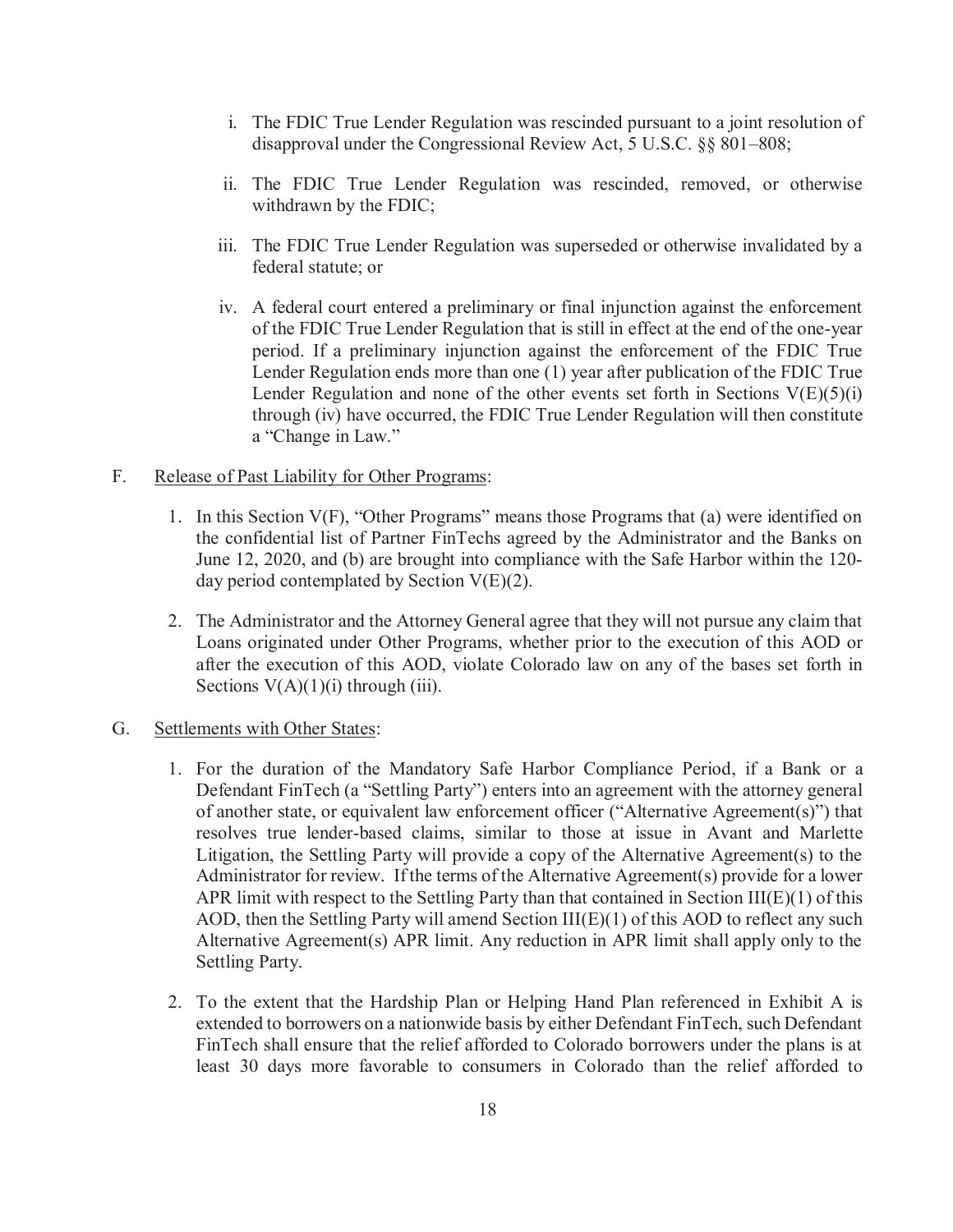borrowers on a nationwide basis. Nothing within this provision shall prohibit the Banks or Defendant FinTechs from offering better terms, on a state-wide basis, to borrowers in a limited number of states, not to exceed five (5) states.

## **SECTION VI Miscellaneous Terms**

- A. In consideration of Defendants' compliance with the terms listed in this AOD, the Administrator and Attorney General will forego additional administrative or injunctive penalties, restitution, and litigation, and will close the investigation of these matters. The Administrator and Attorney General also agree not to pursue any criminal penalties or to refer this matter to a District Attorney for the pursuit of any criminal penalties. It is the intent and purpose of this AOD to resolve fully the issues or allegations raised by the Administrator's investigation of Defendants' activities as set forth above. The protections against further action provided to the Trustees by the dismissal of the action with prejudice and the promises by the Administrator and Attorney General in this Section VI(A) apply equally to the Trusts (including the cancelled Trusts) referenced in Exhibit B, as well as their successors, if any. Any omission from this AOD of other acts, conduct, or practices of which the Administrator was not aware and which might constitute violations of the UCCC are not released and shall not be deemed or construed to be approval by the Administrator of such acts, conduct, or practices.
- B. Nothing in this AOD shall in any way limit, constrain, abridge, abrogate, waive, release, affect, impair, or otherwise prejudice the rights of or belonging to any individual consumer of any of the Defendants, except to the extent of any such claims asserted on behalf of such individual consumers by the Administrator or Attorney General.
- C. Colorado law governs this AOD. In addition to any other remedy the Administrator may have, in the event of any claims or causes of action alleging or asserting a violation of or failure to comply with this AOD, the Administrator may commence an action in the Denver District Court of the State of Colorado or a proceeding in the Colorado Office of Administrative Courts, as the Administrator deems appropriate. The Banks, Marlette, and Avant hereby consent to the jurisdiction, venue, and process of such tribunals. In the event of any action or proceeding alleging or asserting a violation of or failure to comply with this AOD, then this AOD shall be admissible in full in accordance with C.R.S. § 5-6-110.
- D. The parties have had the opportunity to be represented by legal counsel and to consult with counsel for the Administrator to negotiate a resolution of this matter. The parties knowingly and voluntarily enter into this AOD and waive any right to a formal hearing on the matters forming the basis of this AOD and any right to appeal this AOD and/or the dismissal of the Avant Litigation or the Marlette Litigation.
- E. This AOD represents the entire agreement between the parties and is binding upon all officers, directors, employees, shareholders, managers, members, principals, affiliates, heirs, agents, and successor of the parties. It shall not be modified except by writing signed by the parties or their authorized representatives.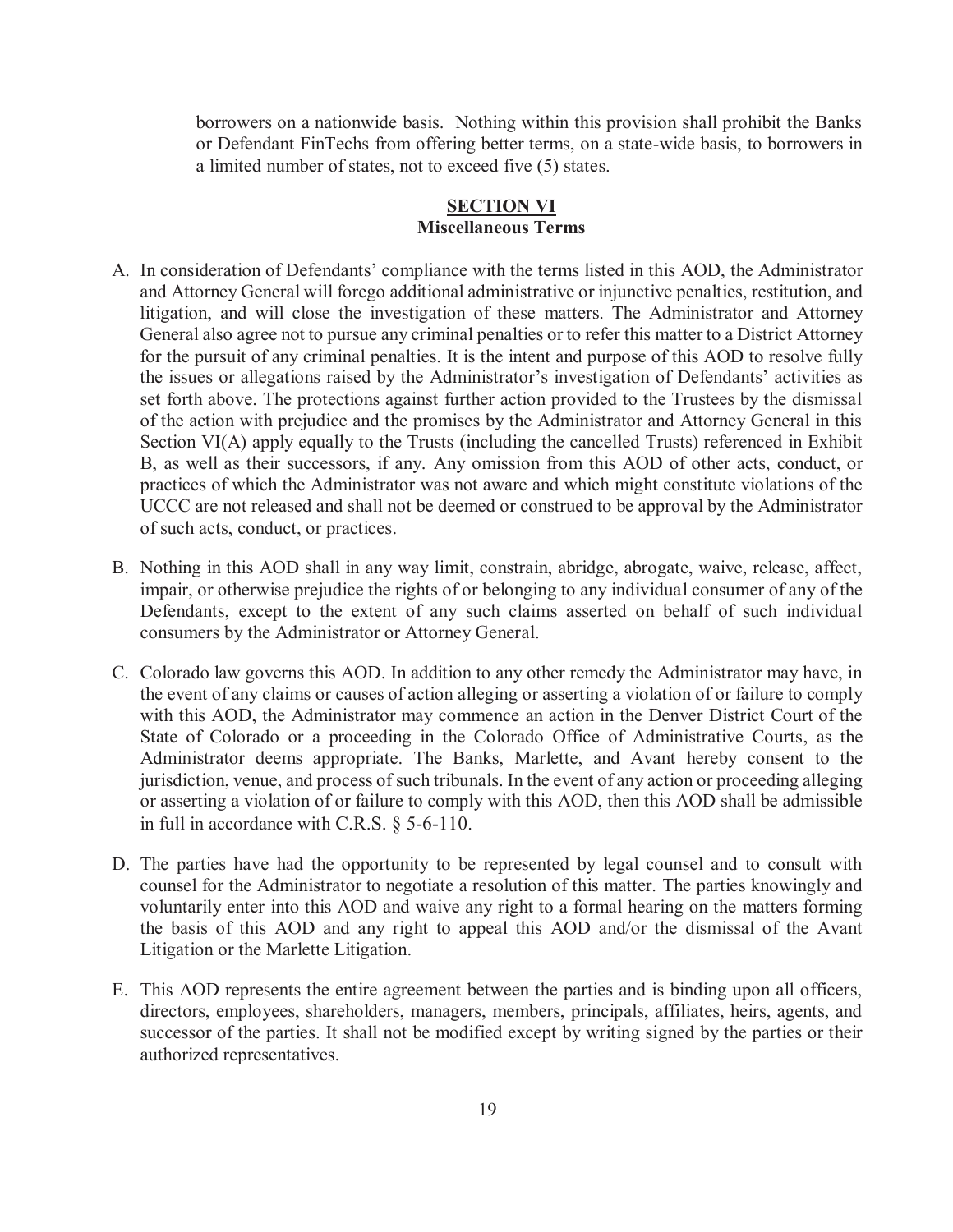- F. This AOD and the terms herein are a compromise of disputed claims and are not intended as admissions against interest by any party to this AOD. Nothing set forth herein constitutes an admission against interest, whether related to liability or non-liability of any party to the Avant Litigation or the Marlette Litigation, or any other matter in dispute. The parties to this AOD merely intend to limit or avoid litigation risk and expense to the maximum extent possible under the circumstances presently existing. This AOD, and the recitals herein, and the payments and other covenants herein, are not to be construed as an admission of liability by the Defendants who expressly deny any and all liability to the Administrator for any amounts whatsoever. Further, this AOD shall not be offered or received in evidence in any action or proceeding except one brought to enforce this AOD
- G. The parties acknowledge that they have made their own investigations of the matters covered by this AOD to the extent they have deemed it necessary to do so. Therefore, the parties agree that they will not seek to set aside any part of the AOD on the grounds of mistake. Moreover, the parties understand, agree, and expressly assume the risk that any fact (whether or not recited, contained, or embodied in the AOD) may turn out hereinafter to be other than, different from, or contrary to the facts now known to them or believed by them to be true, and further agree that the AOD shall be effective in all respects notwithstanding and shall not be subject to termination, modification, or rescission by reason of any such difference in facts.
- H. The terms of this AOD constitute the entire agreement of the parties, and no Party is relying on any prior statement, representation, agreement, or understanding of any kind that is not contained in this AOD (including the parties' term sheet executed on June 12, 2020). No prior statement, representation, agreement, or understanding of any kind that is not contained in this AOD (including the parties' term sheet executed on June 12, 2020) shall have any force or effect. Any modification of this AOD must be in writing, signed by each of the parties or by authorized representatives of each of the parties hereto.
- I. For the purpose of construing or interpreting this AOD, the parties agree that it is to be deemed to have been drafted equally by all parties hereto and shall not be construed strictly for or against any party.
- J. All terms of this AOD are contractual and not mere recitals.
- K. This AOD may be executed in counterparts, and may be executed by facsimile or by electronic transmission of signature pages, and as so executed shall constitute one agreement. This AOD shall be effective when signed by all of the signatories below, and shall be effective as of the date first written above.
- L. It is expressly understood and agreed by the parties hereto that, (a) this AOD is executed and delivered by the Trustees, in the exercise of the powers and authority conferred and vested in them, (b) each of the representations, undertakings, statements and agreements herein made on the part of such trusts or its applicable trustee is made and intended not as personal representations, undertakings, statements and agreements by the Trustee Banks, but is made and intended for the purpose of binding only such trust or trustee, (c) nothing herein contained shall be construed as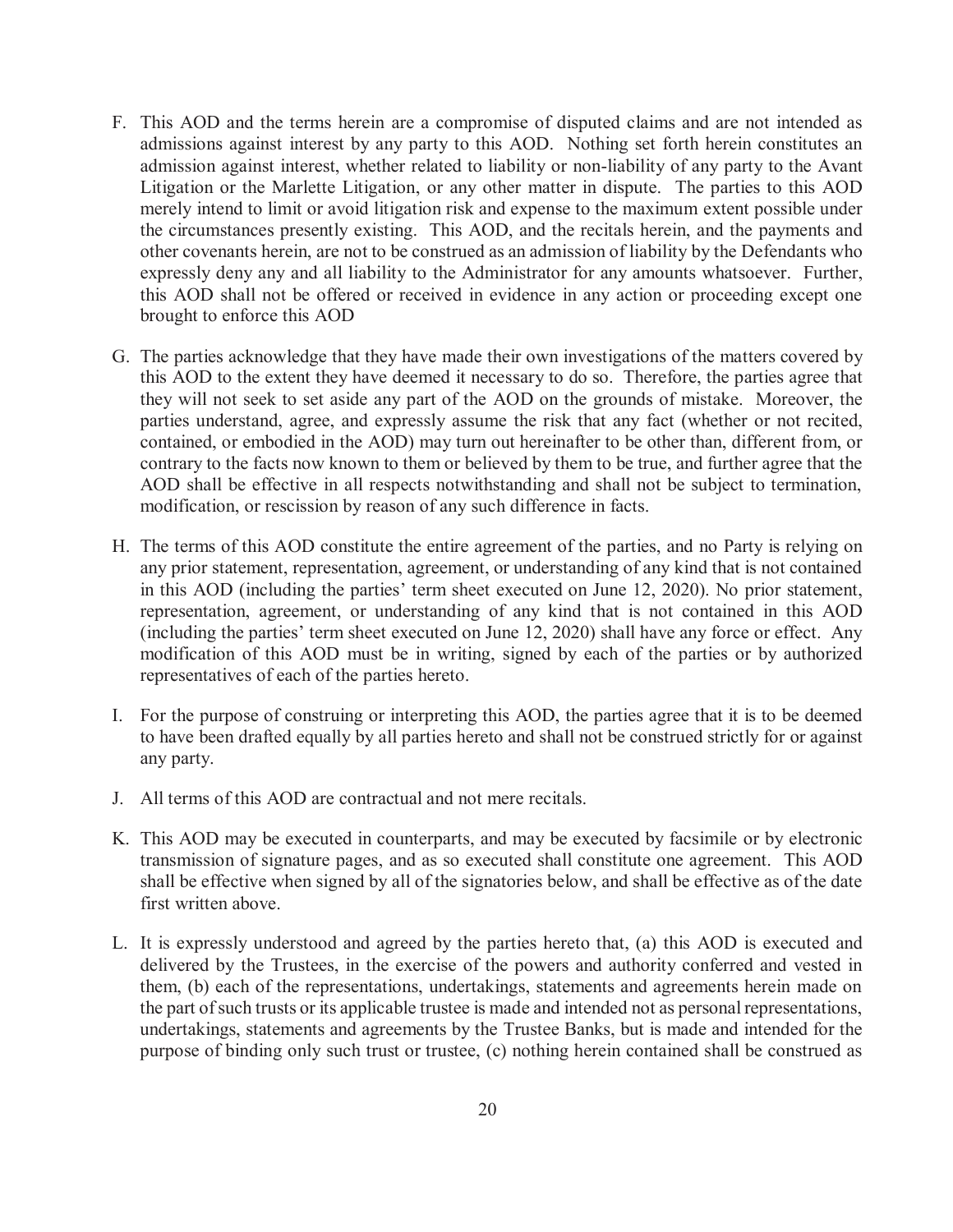creating any liability on the Trustee Banks, individually or personally, to perform any covenant either expressed or implied contained in this AOD with respect to any such trust or trustee thereof, all such liability, if any, being expressly waived by the parties hereto and by any person claiming by, through or under the parties hereto, (d) the Trustee Banks have made no investigation as to the accuracy or completeness of any representations, warranties or statement made in this Agreement, and (e) under no circumstances shall the Trustee Banks be personally liable for the payment of any indebtedness or expenses contemplated by this AOD, or be liable for the breach or failure of any obligation, representation, warranty, statement, or covenant made or undertaken by any trust or other party to this AOD or any other related documents.

Executed by each of the parties as of the date first written above.

| AVANT OF COLORADO, LLC                                                                                                                       | COLORADO UNIFORM CONSUMER CREDIT<br>CODE AND ON BEHALF OF THE COLORADO                                               |
|----------------------------------------------------------------------------------------------------------------------------------------------|----------------------------------------------------------------------------------------------------------------------|
| DocuSigned by:                                                                                                                               | <b>ATTORNEY GENERAL</b>                                                                                              |
| By:<br>Avant, LLC, as sole member<br>Roxy Bargoz<br>General Counsel<br>222 N. LaSalle St., Ste. 1700<br>Chicago, IL 60601                    | Administrator<br><b>First Assistant Attorney General</b><br>1300 Broadway, 6th Floor<br>Denver, CO 80203             |
| Date:                                                                                                                                        | Date:                                                                                                                |
| AVANT, LLC<br>-DocuSigned by:<br>Rozzy Bargon<br>By:<br>Roxy Bargoz<br>General Counsel<br>222 N. LaSalle St., Ste. 1700<br>Chicago, IL 60601 | <b>WEBBANK</b><br>By:<br>Kevin Leitao<br>General Counsel<br>215 S. State St., 10th Floor<br>Salt Lake City, UT 84111 |
| Date:                                                                                                                                        | Date:                                                                                                                |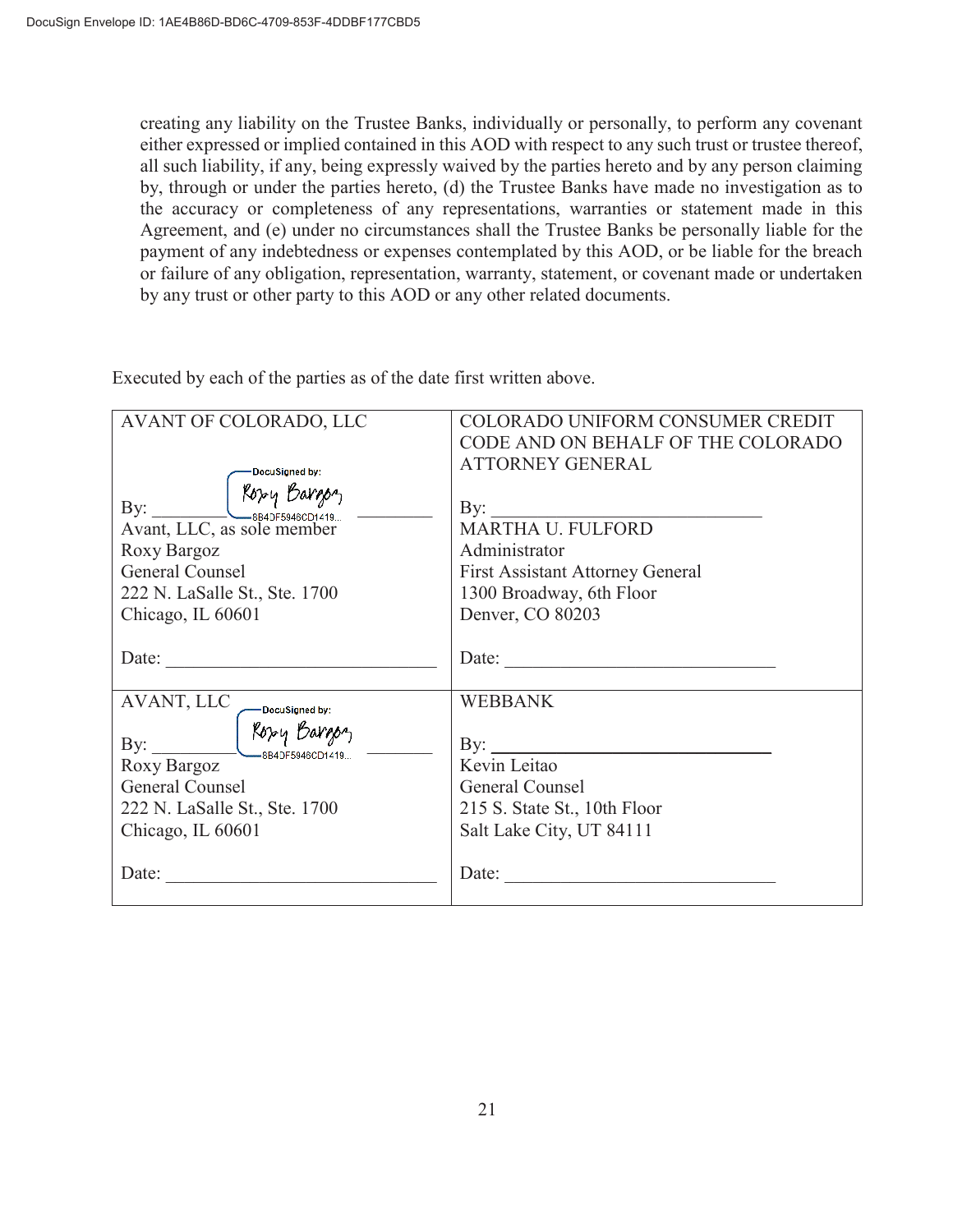creating any liability on the Trustee Banks, individually or personally, to perform any covenant either expressed or implied contained in this AOD with respect to any such trust or trustee thereof, all such liability, if any, being expressly waived by the parties hereto and by any person claiming by, through or under the parties hereto, (d) the Trustee Banks have made no investigation as to the accuracy or completeness of any representations, warranties or statement made in this Agreement, and (e) under no circumstances shall the Trustee Banks be personally liable for the payment of any indebtedness or expenses contemplated by this AOD, or be liable for the breach or failure of any obligation, representation, warranty, statement, or covenant made or undertaken by any trust or other party to this AOD or any other related documents.

Executed by each of the parties as of the date first written above.

| AVANT OF COLORADO, LLC                                                                                                               | COLORADO UNIFORM CONSUMER CREDIT<br>CODE AND ON BEHALF OF THE COLORADO<br><b>ATTORNEY GENERAL</b>                               |
|--------------------------------------------------------------------------------------------------------------------------------------|---------------------------------------------------------------------------------------------------------------------------------|
| $\mathbf{By:}$<br>Avant, LLC, as sole member<br>Roxy Bargoz<br>General Counsel<br>222 N. LaSalle St., Ste. 1700<br>Chicago, IL 60601 | By:<br>MARTHA U. FULFORD<br>Administrator.<br>First Assistant Attorney General<br>1300 Broadway, 6th Floor<br>Denver, CO 80203  |
| Date:                                                                                                                                | Date:                                                                                                                           |
| AVANT, LLC<br>$\mathbf{By:}$<br>Roxy Bargoz<br>General Counsel<br>222 N. LaSalle St., Ste. 1700<br>Chicago, IL 60601                 | <b>WEBBANK</b><br>$\mathbf{By:}$<br>Kevin Leitao<br>General Counsel<br>215 S. State St., 10th Floor<br>Salt Lake City, UT 84111 |
| Date:                                                                                                                                | Date: Hugust 7                                                                                                                  |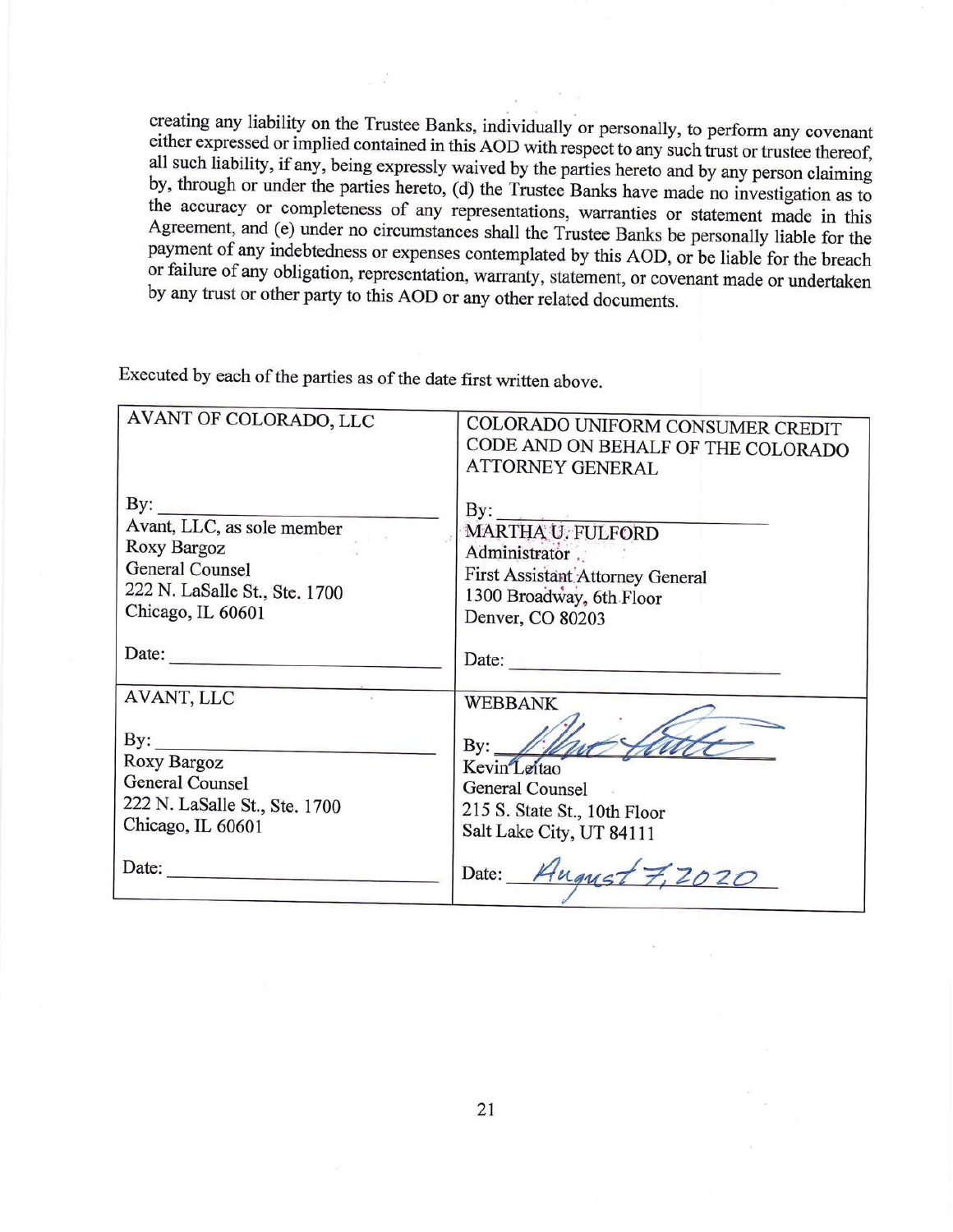| MARLETTE FUNDING, LLC                                                                                                              | <b>CROSS RIVER BANK</b>                                                                           |
|------------------------------------------------------------------------------------------------------------------------------------|---------------------------------------------------------------------------------------------------|
| By: <i>Fran</i> R. Borchest<br><b>Frank Borchert</b><br>Chief Legal Officer<br>1523 Concord Pike, Ste. 201<br>Wilmington, DE 19803 | By: $\qquad \qquad$<br>Arlen Gelbard<br>General Counsel<br>400 Kelby Street<br>Fort Lee, NJ 07024 |
| Date: 08/07/2020                                                                                                                   | Date:                                                                                             |
|                                                                                                                                    |                                                                                                   |
| WILMINGTON TRUST, N.A., not in its                                                                                                 | WILMINGTON SAVINGS FUND SOCIETY,                                                                  |
| individual capacity, but solely as trustee                                                                                         | FSB, not in its individual capacity, but solely as                                                |
| for certain trusts as identified in Exhibit B                                                                                      | trustee for certain trusts as identified in Exhibit B                                             |
| (AVANT)                                                                                                                            | (AVANT)                                                                                           |
| By: $\qquad \qquad$                                                                                                                | $\rm\,By:$                                                                                        |
| Jennifer Luce                                                                                                                      | Mary Emily Pagano                                                                                 |
| Vice President                                                                                                                     | <b>Assistant Vice President</b>                                                                   |
| 1100 North Market St.                                                                                                              | 500 Delaware Ave $-11^{th}$ FL                                                                    |
| Wilmington, DE 19890                                                                                                               | Wilmington, DE 19801                                                                              |
| Date:                                                                                                                              | Date:                                                                                             |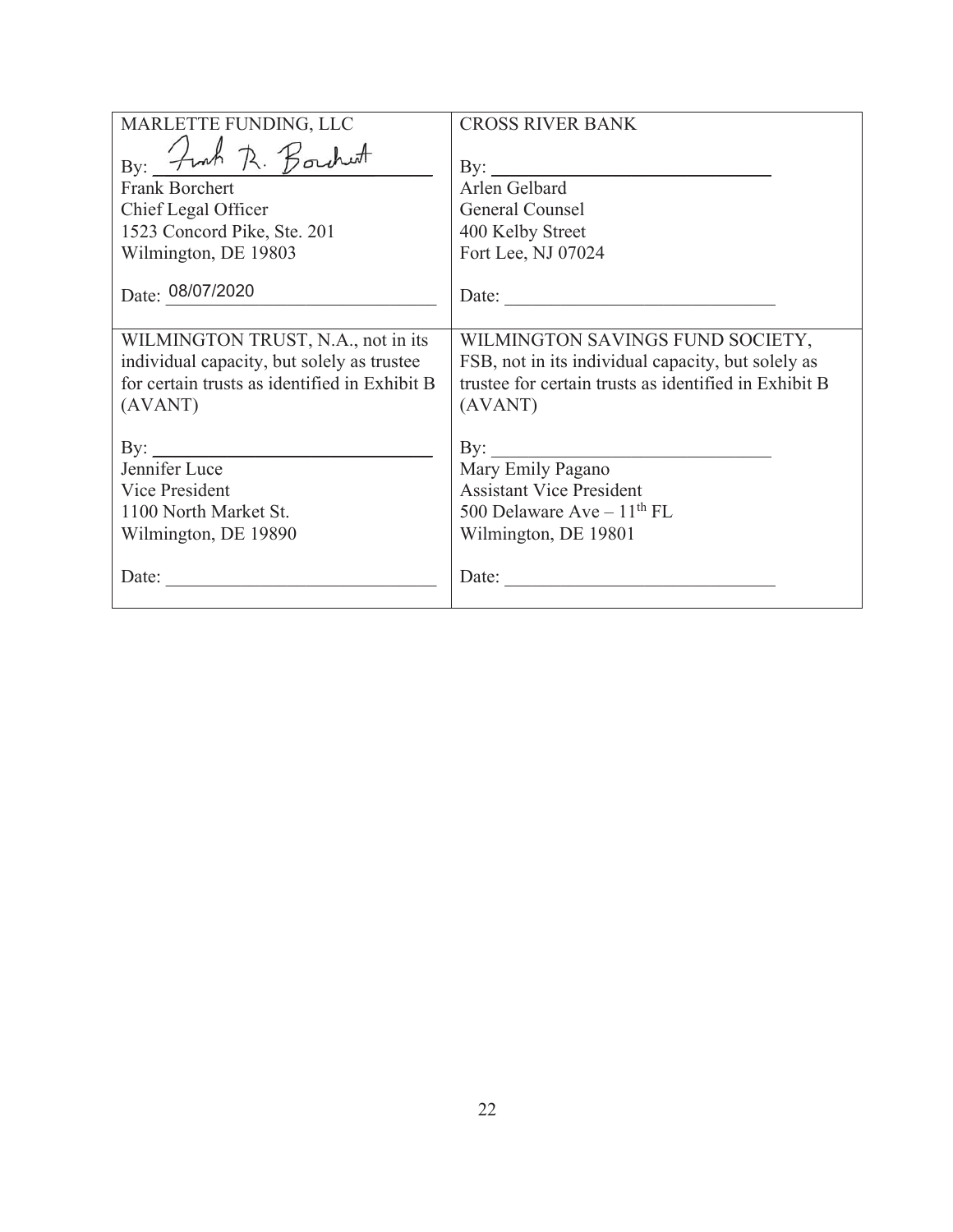| MARLETTE FUNDING, LLC                                                                                               | <b>CROSS RIVER BANK</b>                                                                                                             |
|---------------------------------------------------------------------------------------------------------------------|-------------------------------------------------------------------------------------------------------------------------------------|
| By: $\qquad \qquad$<br>Frank Borchert<br>Chief Legal Officer<br>1523 Concord Pike, Ste. 201<br>Wilmington, DE 19803 | $\mathbf{By:}$<br>Arlen Gelbard<br>General Counsel<br>400 Kelby Street<br>Fort Lee, NJ 07024                                        |
| Date:                                                                                                               | Date:                                                                                                                               |
|                                                                                                                     |                                                                                                                                     |
| WILMINGTON TRUST, N.A., not in its                                                                                  | WILMINGTON SAVINGS FUND SOCIETY,                                                                                                    |
| individual capacity, but solely as trustee                                                                          | FSB, not in its individual capacity, but solely as                                                                                  |
| for certain trusts as identified in Exhibit B                                                                       | trustee for certain trusts as identified in Exhibit B                                                                               |
| (AVANT)                                                                                                             | (AVANT)                                                                                                                             |
| By: $\qquad \qquad$<br>Jennifer Luce<br>Vice President<br>1100 North Market St.<br>Wilmington, DE 19890             | $\rm\,By:$<br>Mary Emily Pagano<br><b>Assistant Vice President</b><br>500 Delaware Ave $-11^{\text{th}}$ FL<br>Wilmington, DE 19801 |
| Date:                                                                                                               | Date:                                                                                                                               |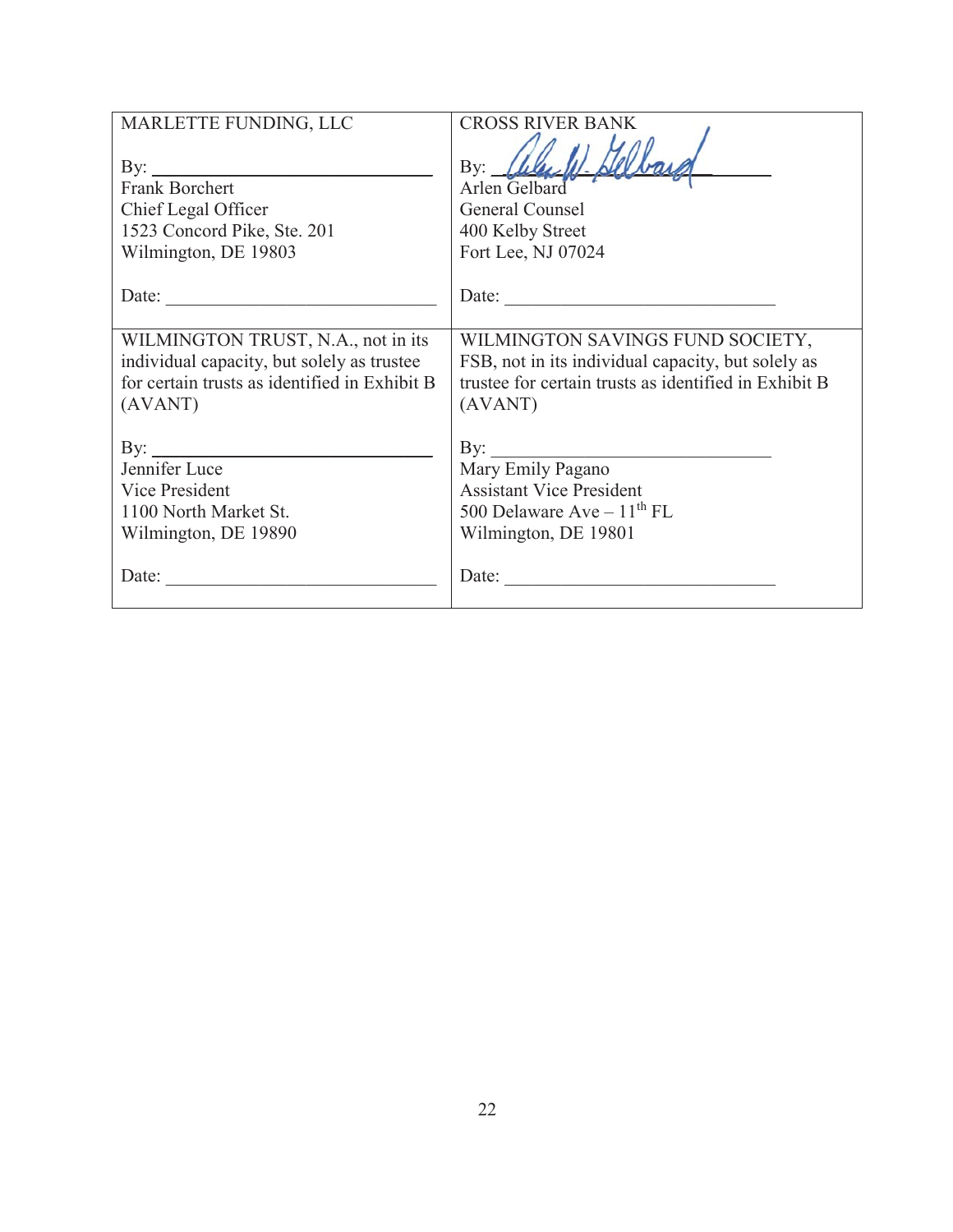| MARLETTE FUNDING, LLC                         | <b>CROSS RIVER BANK</b>                               |
|-----------------------------------------------|-------------------------------------------------------|
| $\mathbf{B}$ y:                               |                                                       |
| <b>Frank Borchert</b>                         | Arlen Gelbard                                         |
| Chief Legal Officer                           | General Counsel                                       |
| 1523 Concord Pike, Ste. 201                   | 400 Kelby Street                                      |
| Wilmington, DE 19803                          | Fort Lee, NJ 07024                                    |
| Date:                                         | Date:                                                 |
| WILMINGTON TRUST, N.A., not in its            | WILMINGTON SAVINGS FUND SOCIETY,                      |
| individual capacity, but solely as trustee    | FSB, not in its individual capacity, but solely as    |
| for certain trusts as identified in Exhibit B | trustee for certain trusts as identified in Exhibit B |
| (AVANT)                                       | (AVANT)                                               |
| $\mathbf{B} \mathbf{v}$ :                     | By:                                                   |
| Jennifer Luce                                 | Mary Emily Pagano                                     |
| Vice President                                | <b>Assistant Vice President</b>                       |
| 1100 North Market St.                         | 500 Delaware Ave $-11^{\text{th}}$ FL                 |
| Wilmington, DE 19890                          | Wilmington, DE 19801                                  |
| Date:                                         | Date:                                                 |
| <u> 1980 - Jan Barbara Barbara, m</u>         | <u> 1980 - Jan James James Barbara, martin d</u>      |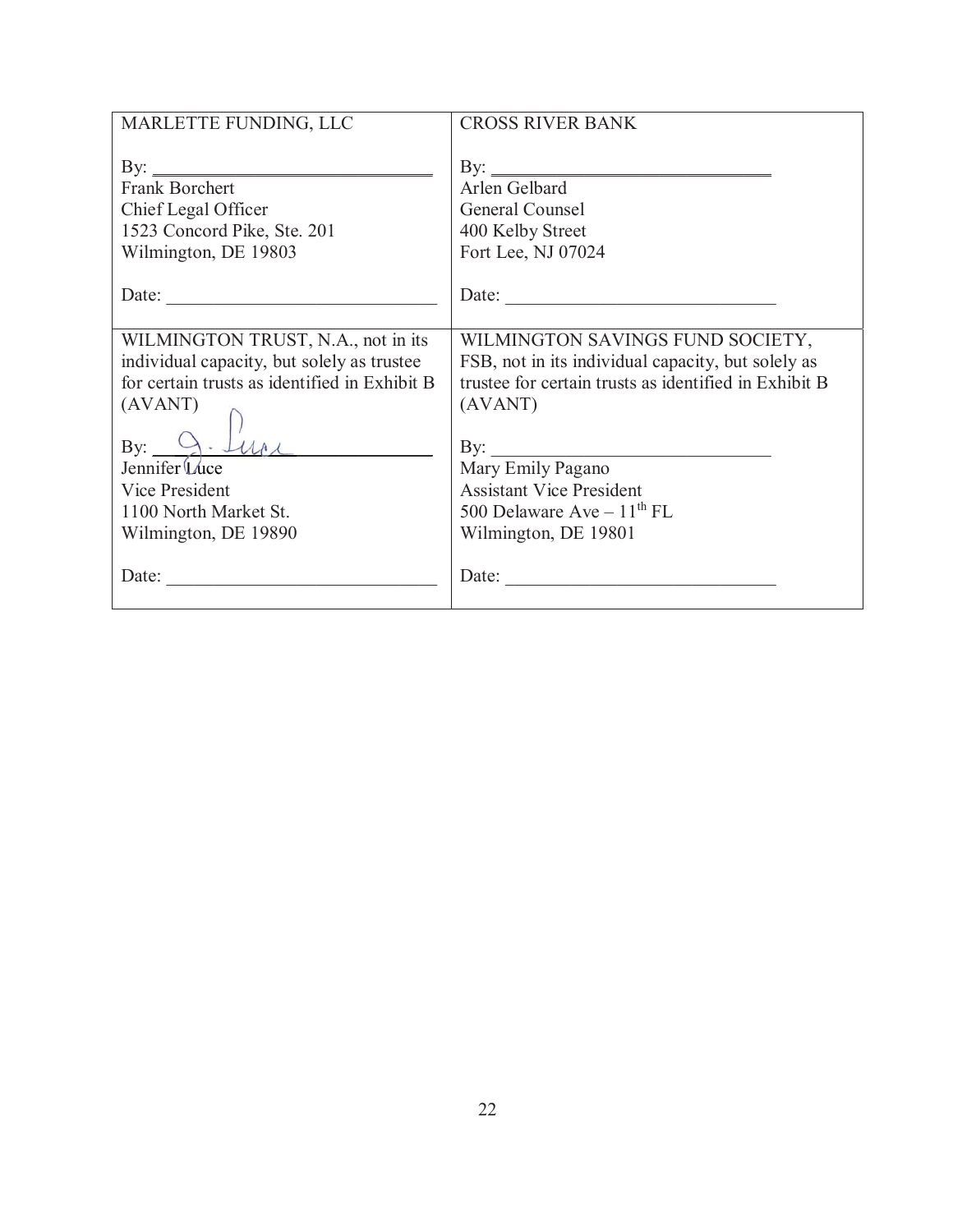| MARLETTE FUNDING, LLC                         | <b>CROSS RIVER BANK</b>                               |
|-----------------------------------------------|-------------------------------------------------------|
|                                               |                                                       |
| By: $\qquad \qquad$                           | By: $\qquad \qquad$                                   |
| <b>Frank Borchert</b>                         | Arlen Gelbard                                         |
| Chief Legal Officer                           | General Counsel                                       |
| 1523 Concord Pike, Ste. 201                   | 400 Kelby Street                                      |
| Wilmington, DE 19803                          | Fort Lee, NJ 07024                                    |
|                                               |                                                       |
| Date:                                         | Date:                                                 |
|                                               |                                                       |
| WILMINGTON TRUST, N.A., not in its            | WILMINGTON SAVINGS FUND SOCIETY,                      |
| individual capacity, but solely as trustee    | FSB, not in its individual capacity, but solely as    |
| for certain trusts as identified in Exhibit B | trustee for certain trusts as identified in Exhibit B |
| (AVANT)                                       | (AVANT)                                               |
|                                               |                                                       |
| By: $\qquad \qquad$                           | By:                                                   |
| Jennifer Luce                                 | Mary Emily Pagano                                     |
| Vice President                                | <b>Assistant Vice President</b>                       |
| 1100 North Market St.                         | 500 Delaware Ave $-11^{\text{th}}$ FL                 |
| Wilmington, DE 19890                          | Wilmington, DE 19801                                  |
|                                               |                                                       |
| Date:                                         | Date: 08/07/2020                                      |
|                                               |                                                       |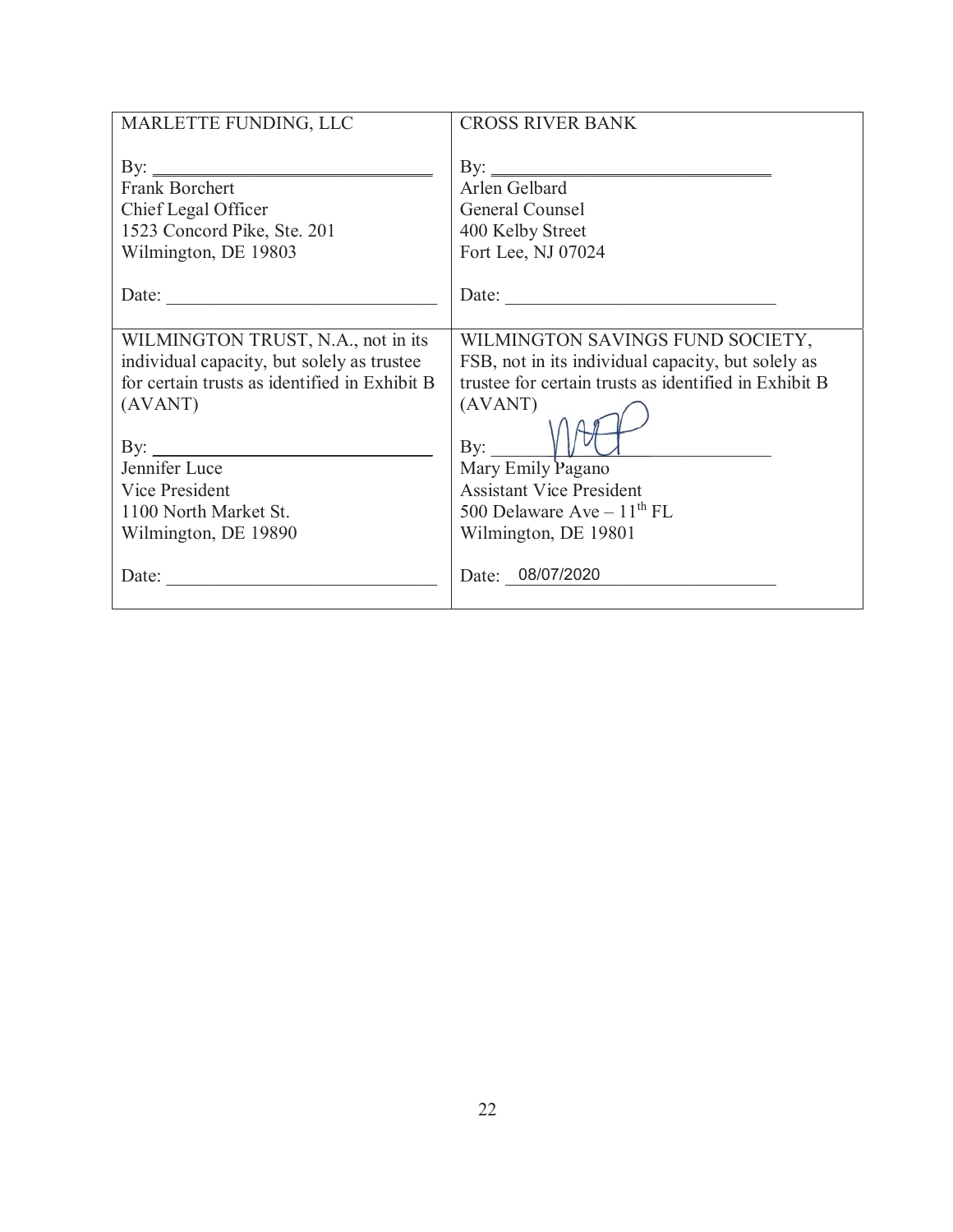| AVANT PB SPV, LLC                           | WILMINGTON TRUST, N.A., not in its individual<br>capacity, but solely as trustee for certain trusts as<br>identified in Exhibit B (MARLETTE) |
|---------------------------------------------|----------------------------------------------------------------------------------------------------------------------------------------------|
| DocuSigned by:                              |                                                                                                                                              |
| Roxy Bargon<br>By: $\qquad \qquad$          | $\mathbf{B}$ y:                                                                                                                              |
| Avant, LLC, as sole member                  | Jennifer Luce                                                                                                                                |
| Roxy Bargoz                                 | Vice President                                                                                                                               |
| General Counsel                             | 1100 North Market St.                                                                                                                        |
|                                             |                                                                                                                                              |
| 222 N. LaSalle St., Ste. 1700               | Wilmington, DE 19890                                                                                                                         |
| Chicago, IL 60601                           |                                                                                                                                              |
|                                             |                                                                                                                                              |
| Date: $\qquad \qquad$                       | Date:                                                                                                                                        |
| <b>WILMINGTON SAVINGS FUND</b>              |                                                                                                                                              |
| SOCIETY, FSB, not in its individual         |                                                                                                                                              |
| capacity, but solely as trustee for certain |                                                                                                                                              |
| trusts as identified in Exhibit B           |                                                                                                                                              |
| (MARLETTE)                                  |                                                                                                                                              |
|                                             |                                                                                                                                              |
| By:                                         |                                                                                                                                              |
| Mary Emily Pagano                           |                                                                                                                                              |
| <b>Assistant Vice President</b>             |                                                                                                                                              |
| 500 Delaware Ave - 11th FL                  |                                                                                                                                              |
|                                             |                                                                                                                                              |
| Wilmington, DE 19801                        |                                                                                                                                              |
|                                             |                                                                                                                                              |
| Date:                                       |                                                                                                                                              |
|                                             |                                                                                                                                              |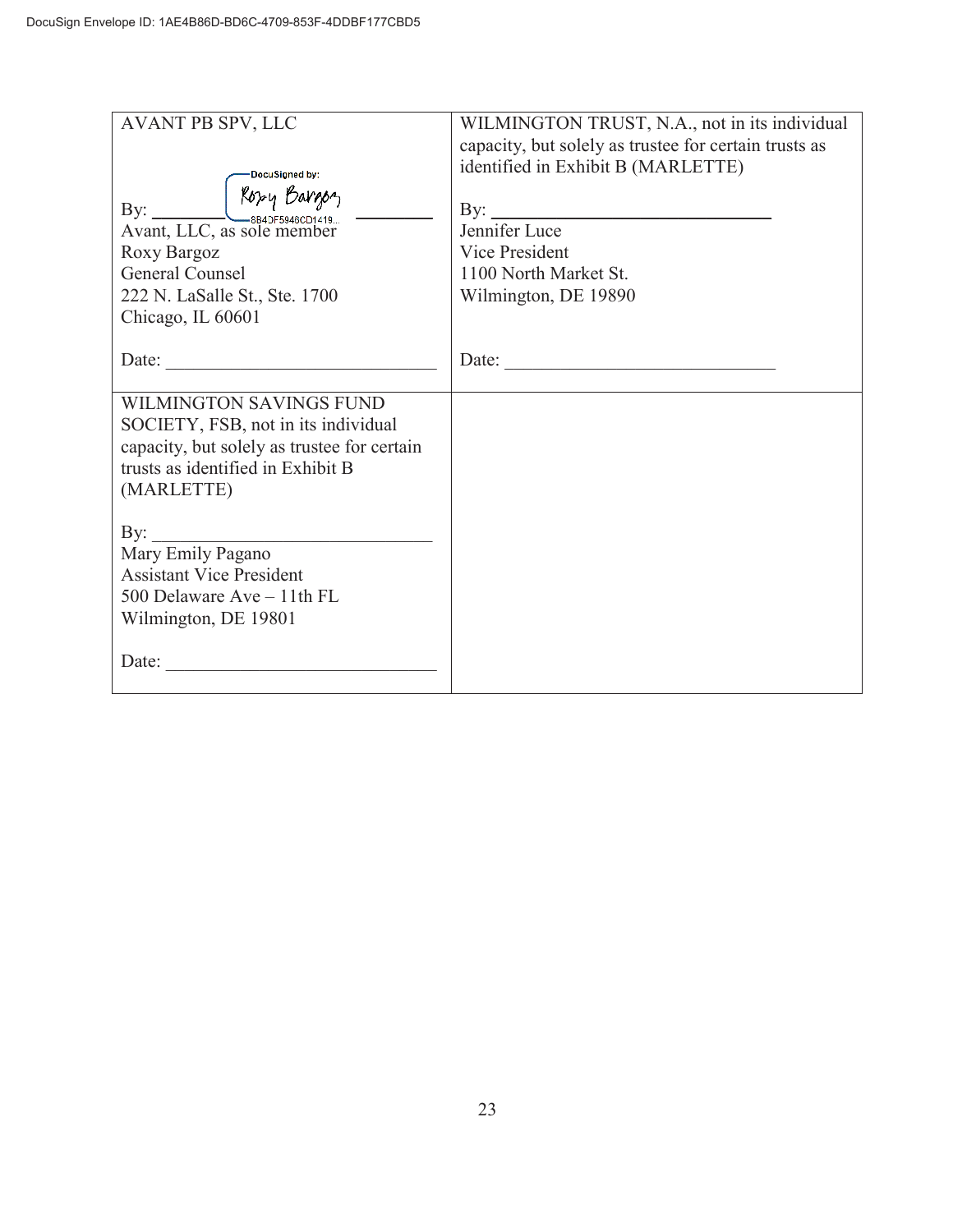| AVANT PB SPV, LLC                           | WILMINGTON TRUST, N.A., not in its individual         |
|---------------------------------------------|-------------------------------------------------------|
|                                             | capacity, but solely as trustee for certain trusts as |
|                                             | identified in Exhibit B (MARLETTE)                    |
|                                             |                                                       |
| By:                                         | · that<br>$\mathbf{By:}$                              |
| Avant, LLC, as sole member                  | Jennifer Luce                                         |
| Roxy Bargoz                                 | Vice President                                        |
| General Counsel                             | 1100 North Market St.                                 |
| 222 N. LaSalle St., Ste. 1700               | Wilmington, DE 19890                                  |
| Chicago, IL 60601                           |                                                       |
|                                             |                                                       |
| Date:                                       | Date:                                                 |
|                                             |                                                       |
| WILMINGTON SAVINGS FUND                     |                                                       |
| SOCIETY, FSB, not in its individual         |                                                       |
| capacity, but solely as trustee for certain |                                                       |
| trusts as identified in Exhibit B           |                                                       |
| (MARLETTE)                                  |                                                       |
|                                             |                                                       |
| $\gamma$ :                                  |                                                       |
| Mary Emily Pagano                           |                                                       |
| <b>Assistant Vice President</b>             |                                                       |
| 500 Delaware Ave - 11th FL                  |                                                       |
| Wilmington, DE 19801                        |                                                       |
|                                             |                                                       |
| Date:                                       |                                                       |
|                                             |                                                       |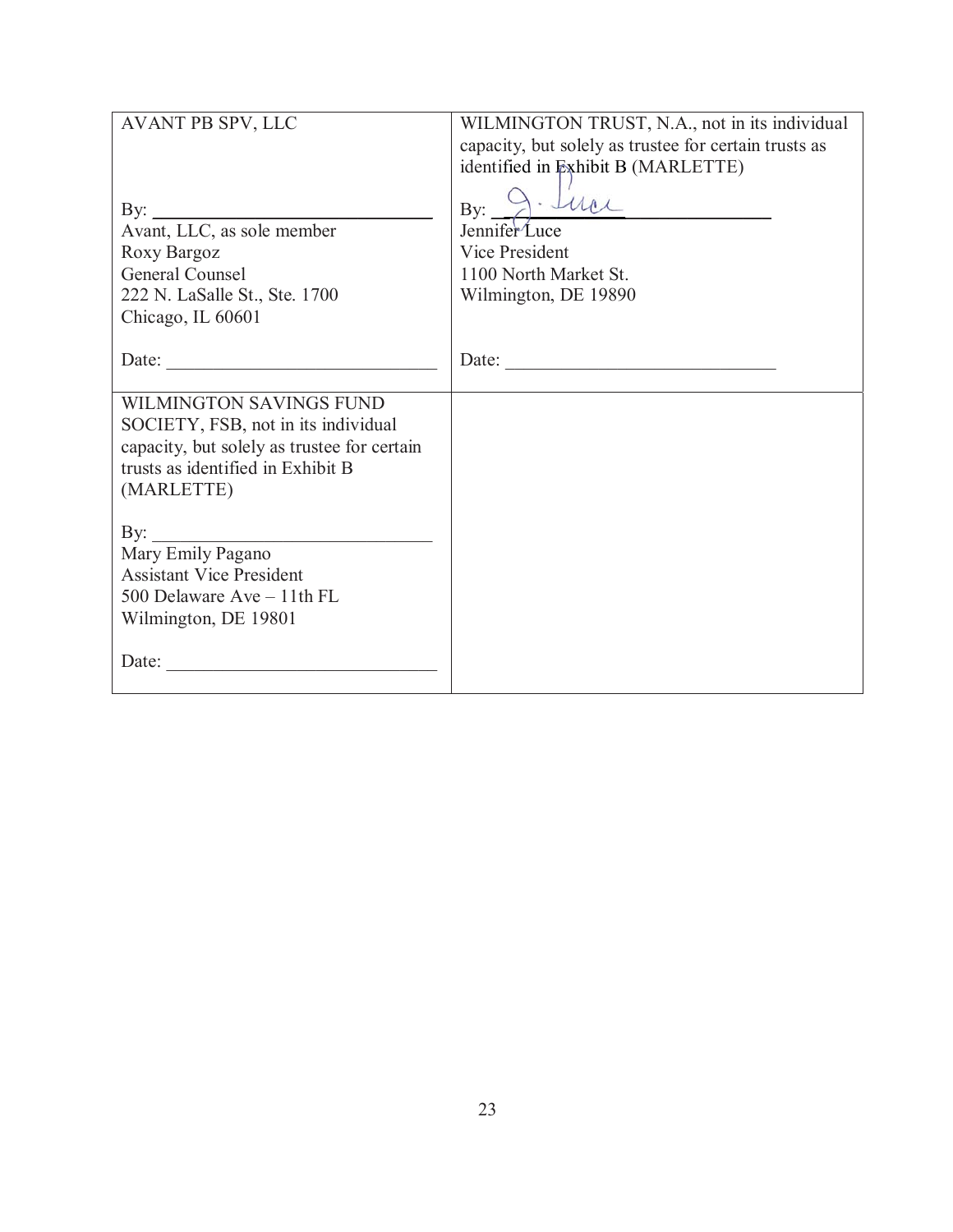| AVANT PB SPV, LLC                                                                                                                                                                                                                                                                                                   | WILMINGTON TRUST, N.A., not in its individual<br>capacity, but solely as trustee for certain trusts as<br>identified in Exhibit B (MARLETTE) |
|---------------------------------------------------------------------------------------------------------------------------------------------------------------------------------------------------------------------------------------------------------------------------------------------------------------------|----------------------------------------------------------------------------------------------------------------------------------------------|
| By:<br>Avant, LLC, as sole member<br>Roxy Bargoz<br><b>General Counsel</b><br>222 N. LaSalle St., Ste. 1700<br>Chicago, IL 60601                                                                                                                                                                                    | $\mathbf{B}$ y:<br>Jennifer Luce<br>Vice President<br>1100 North Market St.<br>Wilmington, DE 19890                                          |
| Date:                                                                                                                                                                                                                                                                                                               | Date:                                                                                                                                        |
| <b>WILMINGTON SAVINGS FUND</b><br>SOCIETY, FSB, not in its individual<br>capacity, but solely as trustee for certain<br>trusts as identified in Exhibit B<br>(MARLETTE)<br>By:<br>Mary Emily Pagano<br><b>Assistant Vice President</b><br>500 Delaware Ave - 11th FL<br>Wilmington, DE 19801<br>08/07/2020<br>Date: |                                                                                                                                              |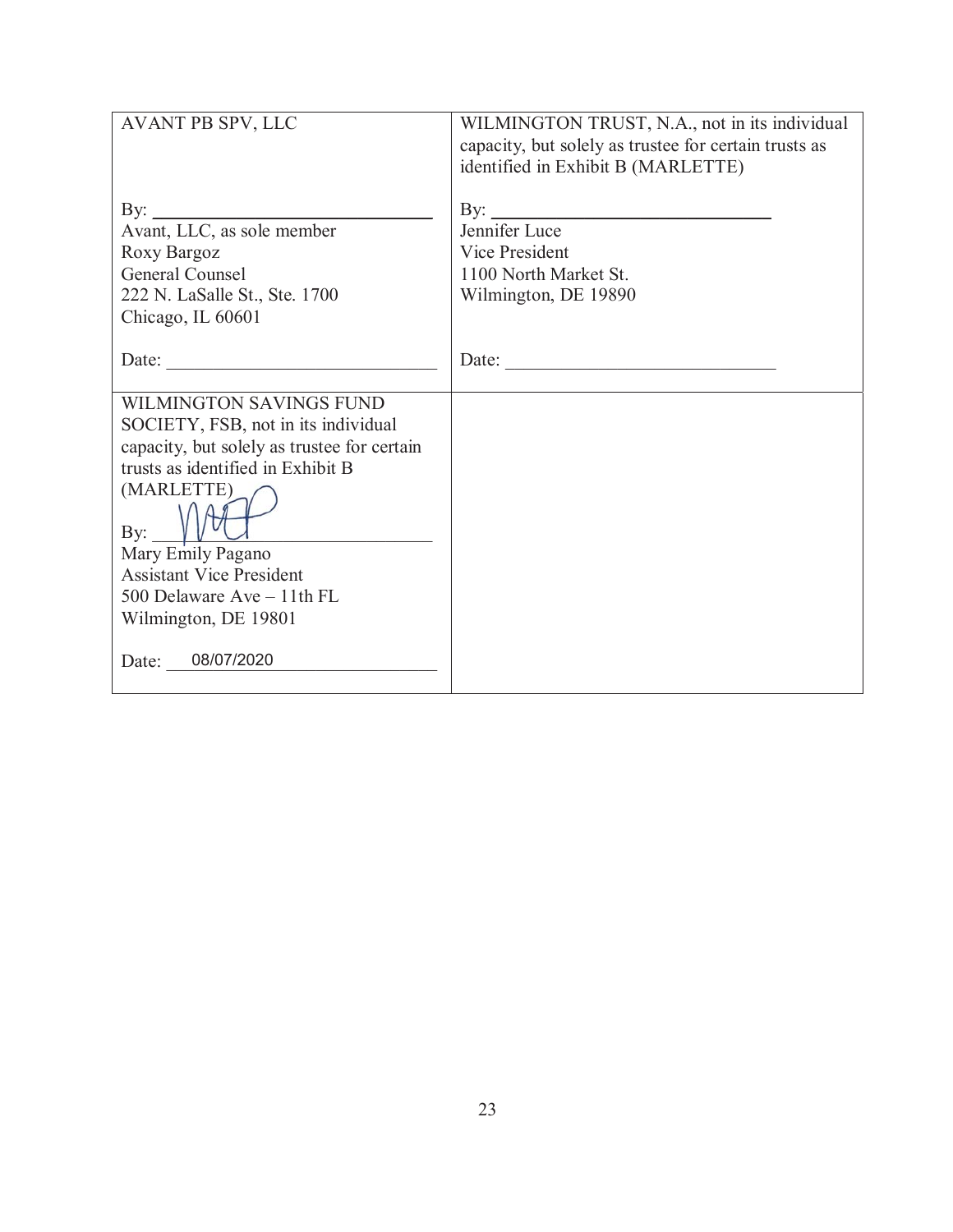creating any liability on the Trustee Banks, individually or personally, to perform any covenant either expressed or implied contained in this AOD with respect to any such trust or trustee thereof, all such liability, if any, being expressly waived by the parties hereto and by any person claiming by, through or under the parties hereto, (d) the Trustee Banks have made no investigation as to the accuracy or completeness of any representations, warranties or statement made in this Agreement, and (e) under no circumstances shall the Trustee Banks be personally liable for the payment of any indebtedness or expenses contemplated by this AOD, or be liable for the breach or failure of any obligation, representation, warranty, statement, or covenant made or undertaken by any trust or other party to this AOD or any other related documents.

Executed by each of the parties as of the date first written above.

| AVANT OF COLORADO, LLC                                                                                                          | COLORADO UNIFORM CONSUMER CREDIT<br>CODE AND ON BEHALF OF THE COLORADO<br><b>ATTORNEY GENERAL</b>                                         |
|---------------------------------------------------------------------------------------------------------------------------------|-------------------------------------------------------------------------------------------------------------------------------------------|
| $\rm By:$<br>Avant, LLC, as sole member<br>Roxy Bargoz<br>General Counsel<br>222 N. LaSalle St., Ste. 1700<br>Chicago, IL 60601 | By: Mauth U. In<br>MARTHA U. FULFORD<br>Administrator<br>First Assistant Attorney General<br>1300 Broadway, 6th Floor<br>Denver, CO 80203 |
|                                                                                                                                 | Date: August 7, 2020                                                                                                                      |
| AVANT, LLC<br>Roxy Bargoz<br>General Counsel<br>222 N. LaSalle St., Ste. 1700<br>Chicago, IL 60601                              | <b>WEBBANK</b><br>Kevin Leitao<br>General Counsel<br>215 S. State St., 10th Floor<br>Salt Lake City, UT 84111                             |
| Date:                                                                                                                           | Date:                                                                                                                                     |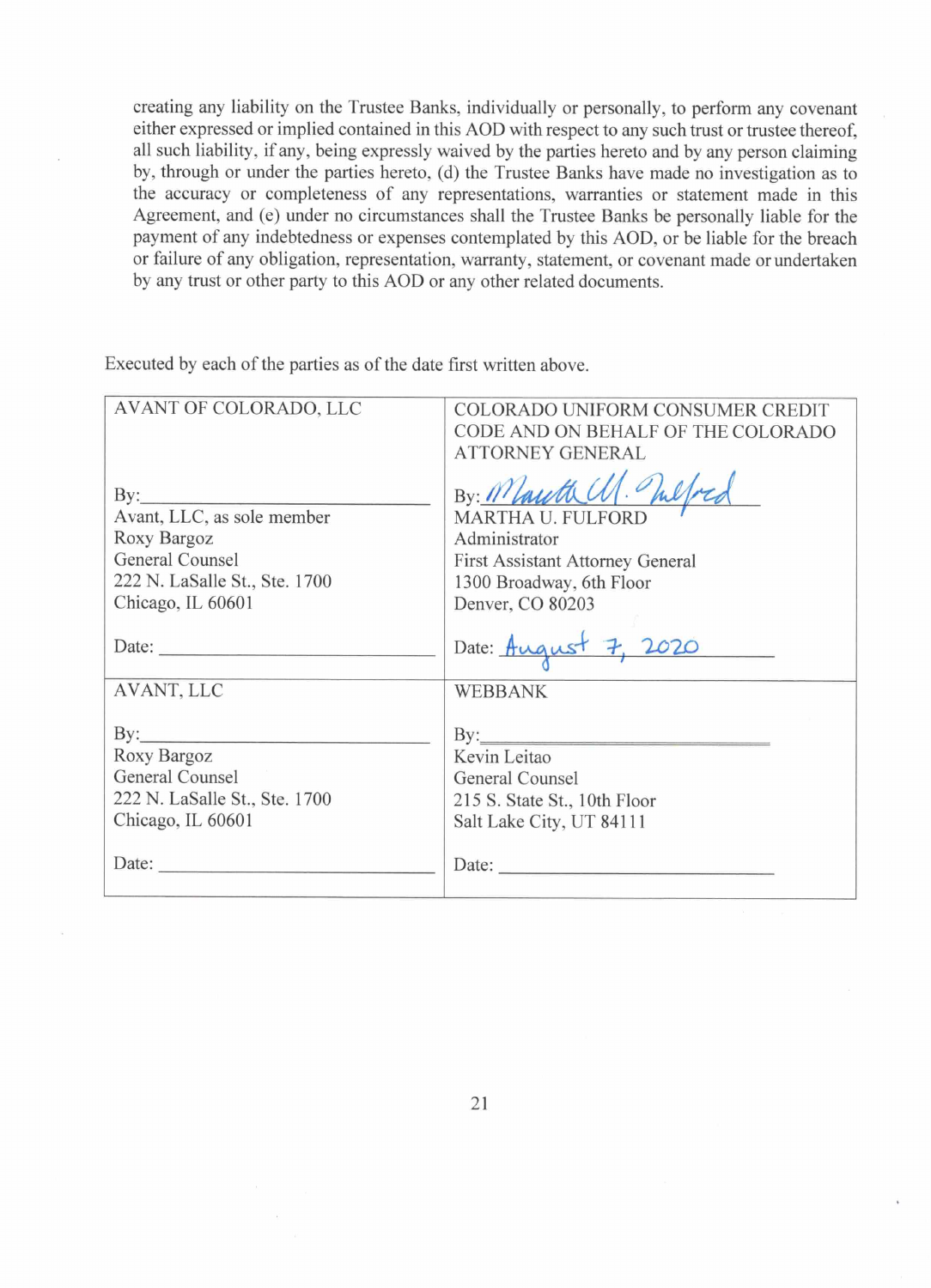# **EXHIBIT A**

- Hardship Plan for Colorado Consumers:
	- o Starting on August 18, 2020, and continuing for thirty (30) days, the Hardship Plan will be offered to any Colorado Specified Loan costumer who calls in and expresses hardship or an inability to pay their loan due to the coronavirus pandemic;
	- o The Hardship Plan will be available to both current and delinquent Specified Loan consumers;
	- o Under the Hardship Plan, a consumer may defer all installment payments due within sixty (60) days after enrollment (the "Relief Period") to the end of the loan (although Defendant FinTechs may choose, in their own discretion, to extend the 60-day period based on the status of the pandemic). The loan term will be extended by a corresponding sixty (60) days; and
	- o Under the Hardship Plan, Credit Bureau Reporting for delinquent accounts will be suspended during the Relief Period.
- Helping Hand Plan for all Colorado Consumers:
	- o Starting on August 18, 2020, and continuing for sixty (60) days (the "Helping Hand Period"), all late fees and nonsufficient funds fees will be waived by the Platform; and
	- o No outbound collections activities will occur during the Helping Hand Period. This includes phone calls, emails, and text messages sent to consumers for collection purposes. Communications that offer loan extensions are permissible. Note that outbound contact for regular servicing activities (e.g., payment due date reminders, fraud messaging, statements, etc.) will not be paused.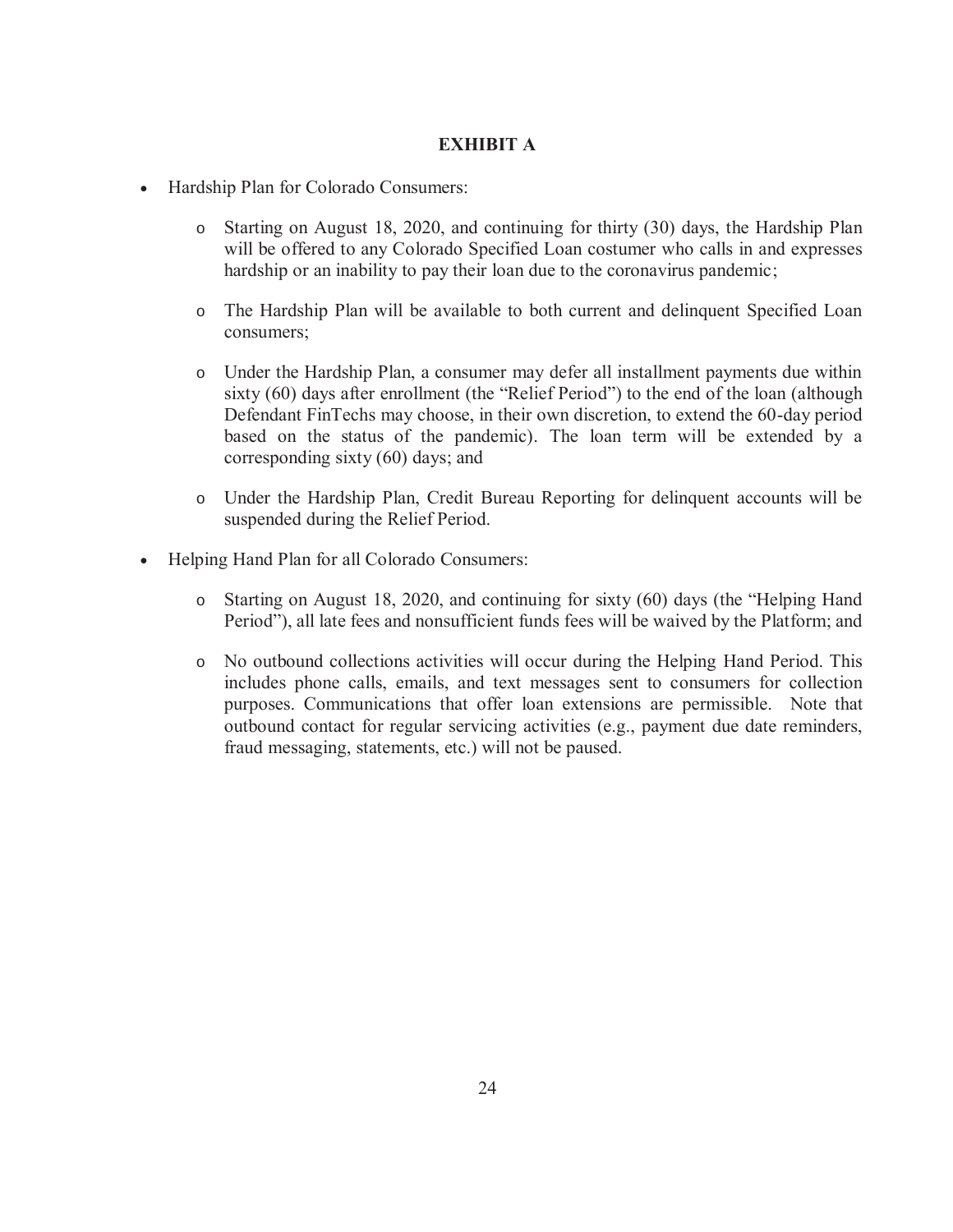## **EXHIBIT B**

Wilmington Trust, N.A., enters into this AOD not in its individual capacity, but solely as trustee for the following trusts:

Marlette Litigation

- 1. Clover Consumer Loan Trust I
- 2. Clover Consumer Loan Trust II
- 3. Delaware Loan Purchase Trust-I
- 4. MF Trust 2015-B

Avant Litigation

- 5. ACL Consumer Loan Trust V
- 6. AMPLIT Trust 2015-A
- 7. Avant Credit III Trust
- 8. Avant Credit IV Trust
- 9. Avant Warehouse Trust I
- 10. Marketplace Loan Trust, Series 2015-AV1
- 11. Marketplace Loan Trust, Series 2015-AV2
- 12. JAVT

Wilmington Trust, N.A., previously served as trustee for Citi Held for Asset Issuance 2016-MF1 in the Marlette Litigation and Avant Loans Funding Grantor Trust 2015-A, Avant Capital Partnership I Trust, and Avant Credit V Trust in the Avant Litigation. Each of those trusts has been cancelled, and Wilmington Trust, N.A., does not enter into or execute this as trustee for such trusts.

Wilmington Savings Fund Society, FSB, enters into this AOD not in its individual capacity, but solely as trustee for the following trusts:

Marlette Litigation

- 1. Marlette Funding Trust 2017-1
- 2. CRB Acquisition Trust 2015-1
- 3. CVI MF Grantor Trust I
- 4. CVI MF Grantor Trust III
- 5. Hudson River Trust 2017-1
- 6. Hudson River Trust 2017-2
- 7. Hudson River Trust 2017-3
- 8. Hudson River Trust 2017-4
- 9. Marlette Funding Depositor Trust
- 10. Marlette Funding Trust
- 11. Marlette Funding Grantor Trust 2017-1
- 12. MF Trust 2015-A
- 13. Pacific Funding Trust 1005
- 14. QPL-MF Trust